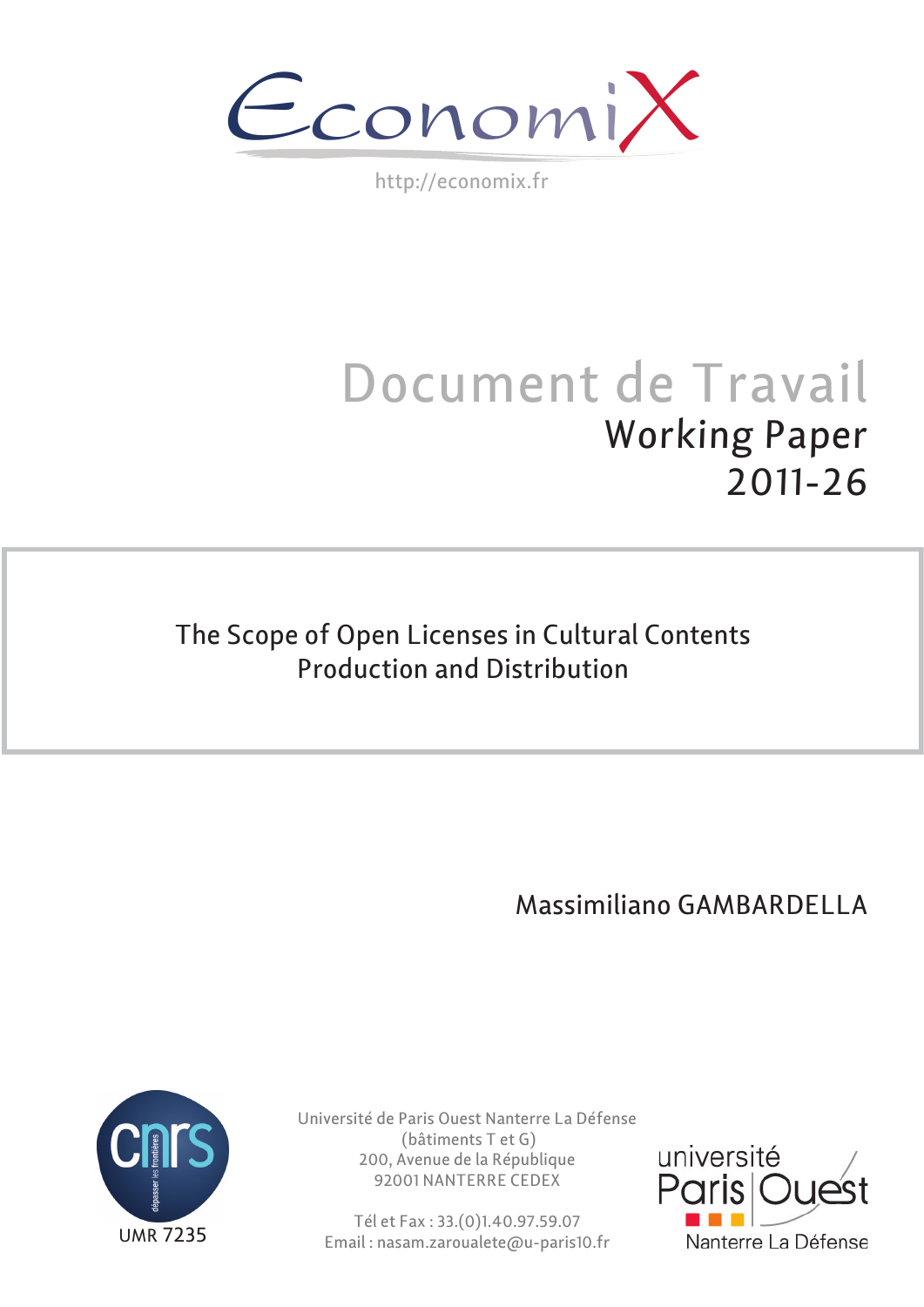# The Scope of Open Licenses in Cultural Contents Production and Distribution

Massimiliano GAMBARDELLA<sup>12</sup>



May 2011

<sup>&</sup>lt;sup>1</sup>e-mail: massimiliano.gambardella@gmail.com - address: University Paris Ouest Nanterre La Défense, EconomiX, 200 avenue de la République 92001 Nanterre cedex - France

<sup>&</sup>lt;sup>2</sup>Acknowledgements: The author wishes to thank Jean-Samuel Beuscart (Orange Labs), Diego D'Adda (Polytechnic of Milan), Erin Koval, Inna Lyubareva (Ecole Polytechnique), Mauro Migotto (OECD), Evila Piva (Polytechnic of Milan), Francesco Rullani (Cophenagen Business School) and Louis Visscher (Erasmus University) for their generous help, interest and support of this work. Any errors and omissions that may be found, are the sole responsibility of the author.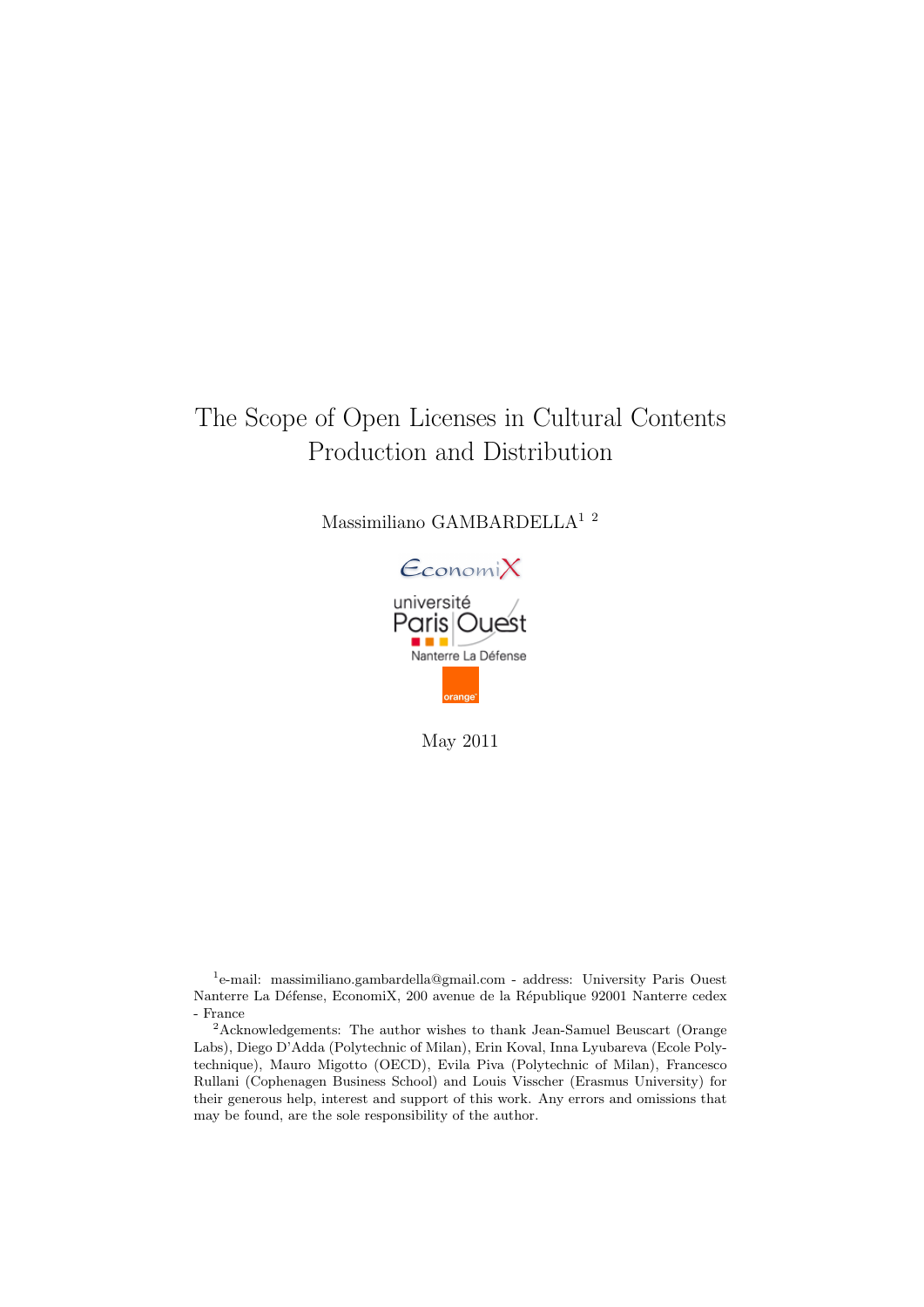#### Abstract

This paper aims to explore the impact of ex-ante legal status of creator on ex-post open license choice. It first describes the emergents Creative Commons licenses in Open Cultural Contents production and distribution. It introduces the two open models of diffusion and production, followed by creators. It orders the licenses according with their degree of openness in production as well as in diffusion. Then the paper presents an empirical analysis of the impact of legal status of creators on open license choice using an original database of video under Creative Commons licenses, created from the Internet Archive. The results show the existence of two models, Open Diffusion model and Open Production, that the creator has to balance when he/she decides the license. The results also show that in order to obtain benefit from the community, the For-Profit actors are more likely to adopt a high degree of openness in license.

Keywords: Open Production, Open Diffusion, Creative Commons, Open Licenses, Extrinsic, Intrinsic, Monetary, Non-Monetary, Motivations, Institutional Analysis and Development Framework, Common Goods, Digital Goods, For-Profit, Non-Profit.

JEL Numbers: D20, L82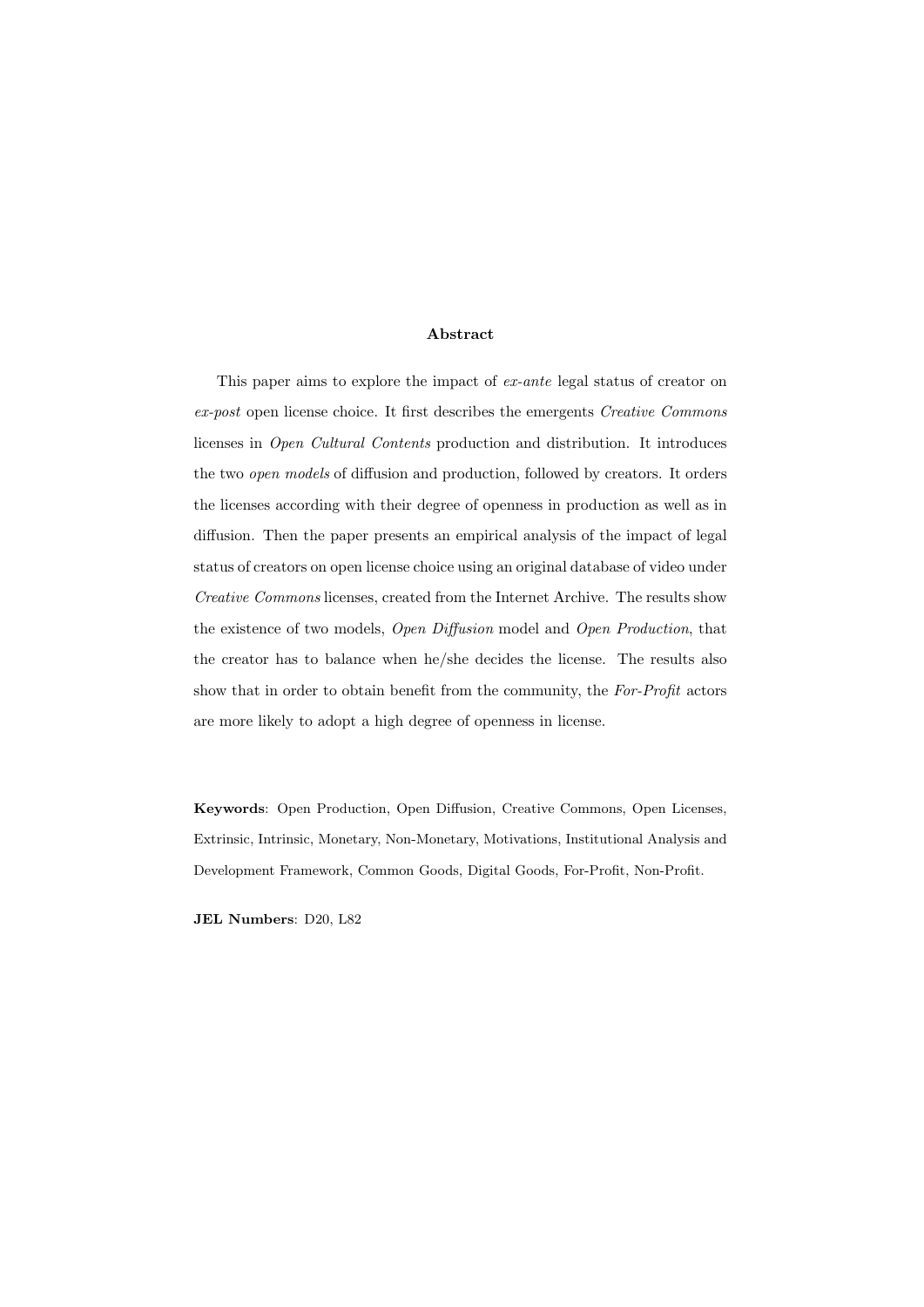# 1 Introduction

For more than 150 years the dominant model to produce cultural contents was the so-called *industrial model*. It was structured around high costs and high volumes of physical goods and diffusion through mechanical instruments such as telegraph, radio, television, cable, cinema and satellite systems.

Due to the *technological shock* induced by new technologies and the Internet, inexpensive instruments, such as computers, digital videos and audio systems, are currently able to perform most physical capital functions without substantial investments. Therefore users nowadays are able to overcome the economic barriers and create new and innovative contents.

The economic literature suggests that users start to invest skills, money and time to produce new contents in order to satisfy their needs, when physical capital cost for fixation and communication is low and widely distributed and then possible information is treated as a common good (Benkler, 2002; von Hippel, 1988, 2005). Under these conditions new production and diffusion models start to emerge and allow new creators, with different needs and motivations, to create and diffuse contents with characteristics similar to common goods. Indeed digital contents are technically non-rivals and non-exludables.

When using *Open Licenses* (like *General Public Licence* for software and Creative Commons licences for cultural contents) digital contents became legally similar to commons goods, indeed it became possible to share and modify the content.

The use of *Open Licenses* is usually related to the use of an "Open Model" to produce and diffuse the contents. The most known and studied " Open Model" is the Free/Libre Open Source Software (FLOSS). The main characteristic of "Open Model" is the unpaid volunteering cooperation and funding to the project.

Having unpaid volunteers, sponsors and for-profit firms involved to create a common good freely available is a big puzzle for economists.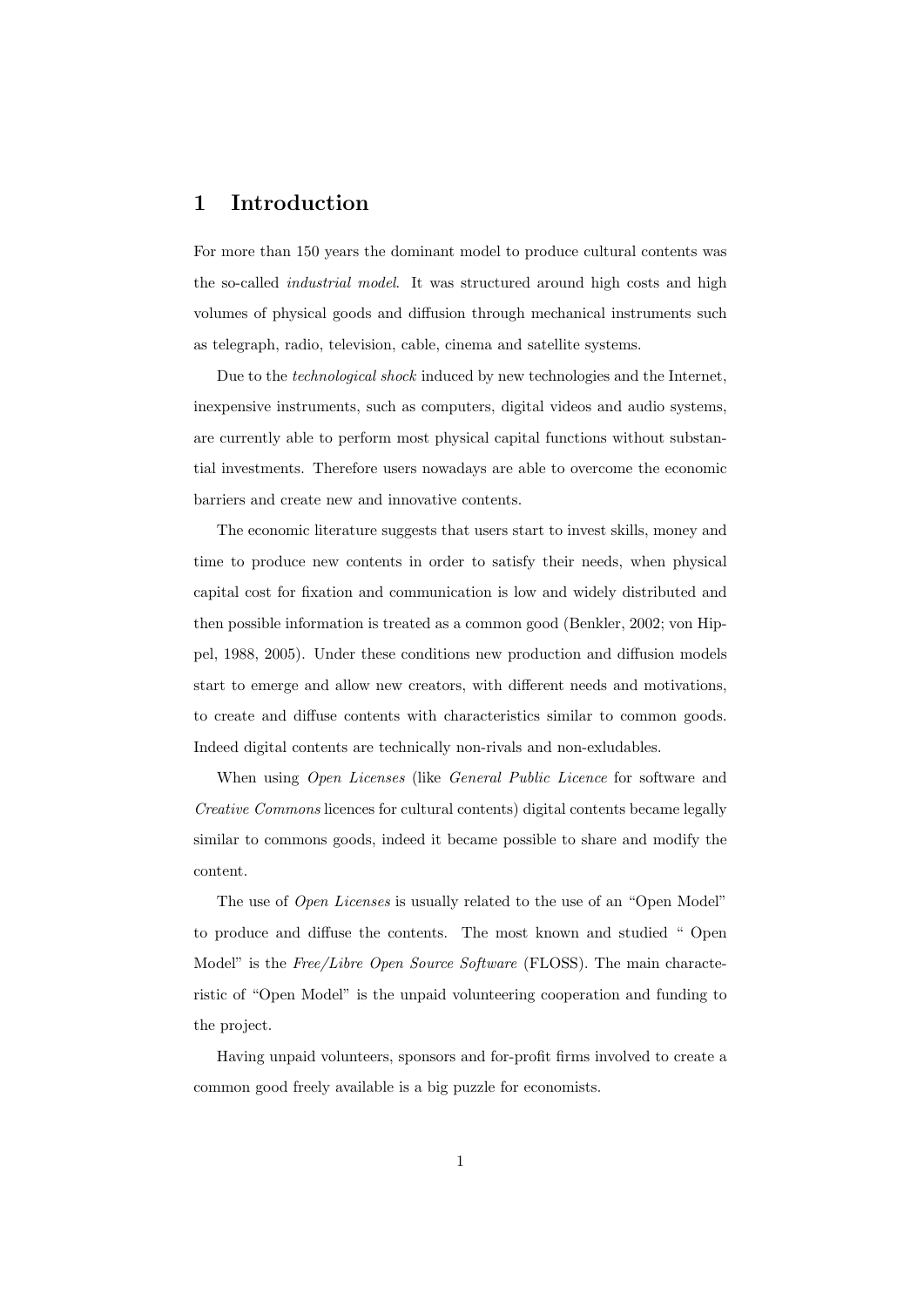Fershtman and Gandal (2007) collect several possible explanations concerning the incentives that drive developers to invest time and effort in a FLOSS project: to acquire reputation in the job market (Lerner and Tirole, 2002), to benefit from sharing innovation (Harhoff et al., 2003), the use of the final product (Johnson, 2002) and intrinsic motivations(Lakhani and Wolf, 2005).

The common cultural, legal and digital environment among FLOSS and cultural contents (video, music, texts, etc) under Creative Commons (CC) licenses suggest that the motivation to participate in a project under CC license can be similar in both "Open Models".

The aim of this paper is to investigate the determinants of openness licenses choice to create a digital "common" good. Particularly I want to investigate the determinants of those licenses from the point of view of both production and diffusion.

# 2 The Creative Commons licenses

According to the Creative Commons website<sup>1</sup>, Creative Commons licenses are several copyright licenses released on December 16, 2002 by Creative Commons Corporation, a U.S. non-profit corporation founded in 2001 by Lawrence Lessig. Creative Commons Corporation is headquartered in San Francisco, California, United States and is devoted to expanding the range of creative works available for others to build upon legally and to share.

Particularly by using Creative Commons licences the creator can use different combinations of the following clauses to declare which rights he/she wants to grant to users:

- 1. Attribution (by): Users may copy, distribute, display and perform the work and make derivative works based on it only if they give the creator the credits in the manner specified by these.
- 2. Non-Commercial (nc): Users may copy, distribute, display, and perform <sup>1</sup>http://creativecommons.org/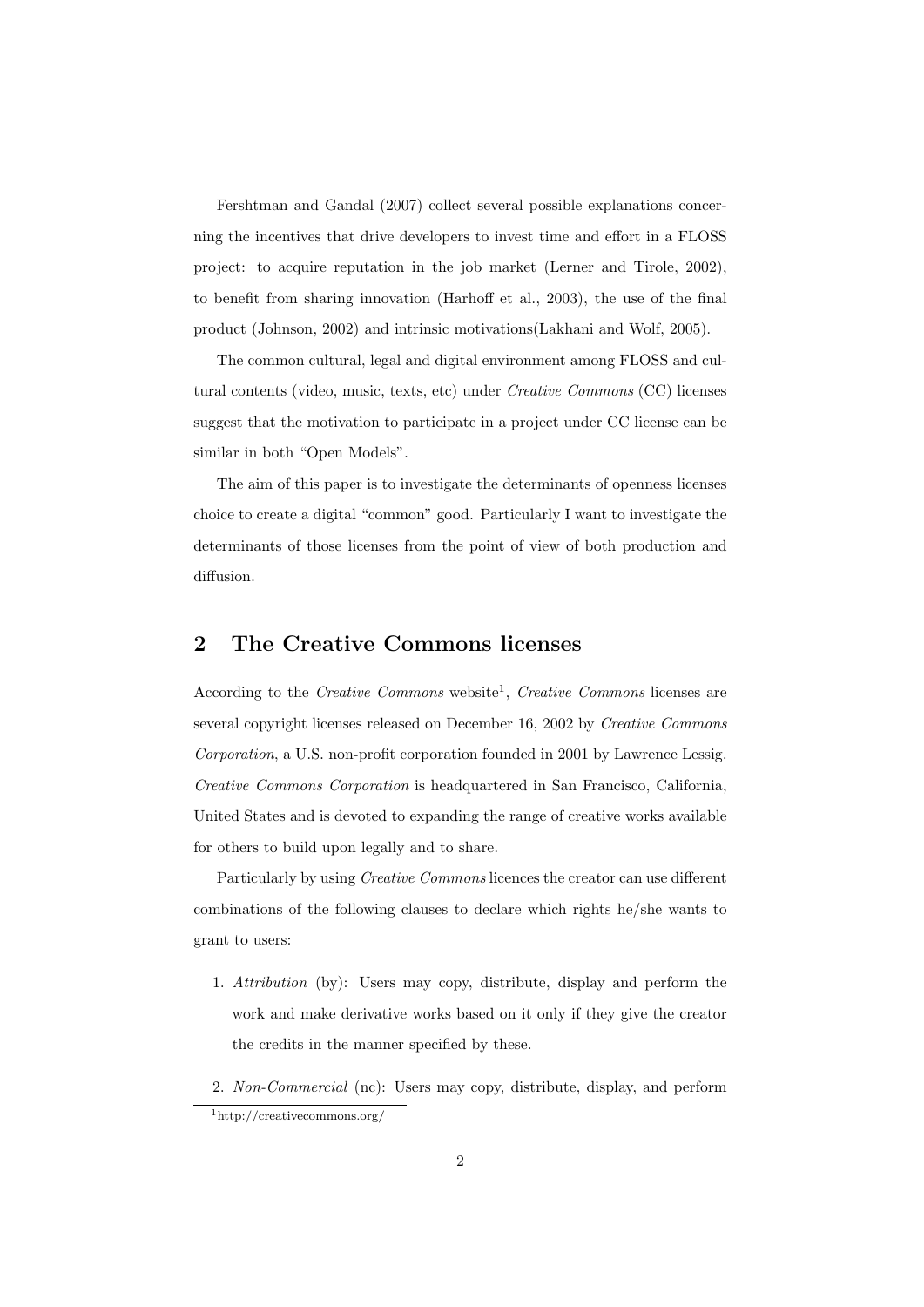the work and make derivative works based on it only for non-commercial purposes.

- 3. No Derivative Works (nd): Users may copy, distribute, display and perform only verbatim copies of the work, not derivative works based on it.
- 4. Share Alike (sa): Users may distribute derivative works only under a license identical to the license that governs the original work.

I notice that not all the combinations are allowed, indeed the "nd" and "sa" clauses are mutually exclusive.

By using the different combinations of clauses of Creative Commons license, the creator could decide to grant to users the right to copy, to modify and to make money.

Following the six most used *Creative Commons* licenses:

- 1. Creative Commons Attribution alone (CC-by): This license allows users to redistribute, modify, using as input and contribute to the content. This license does not oblige derivative works under the same license, but forces a declaration of the original author.
- 2. Creative Commons Attribution  $+$  Non-Commercial (CC by-nc): This license allows users to redistribute, modify, using as input and contribute to the content, but only for non-commercial purposes. This license does not oblige derivative works under the same license, but forces a declaration of the original author.
- 3. Creative Commons Attribution  $+$  No-Derivative-works (CC by-nd): This license allows users to redistribute the content, but does not allow modification, using as input and contribute to the content.
- 4. Creative Commons Attribution  $+$  Share-Alike (CC by-sa): This license allows users to redistribute, modify using as input and contribute to the content. This license obliges derivative works under the same license and force a declaration of the original author.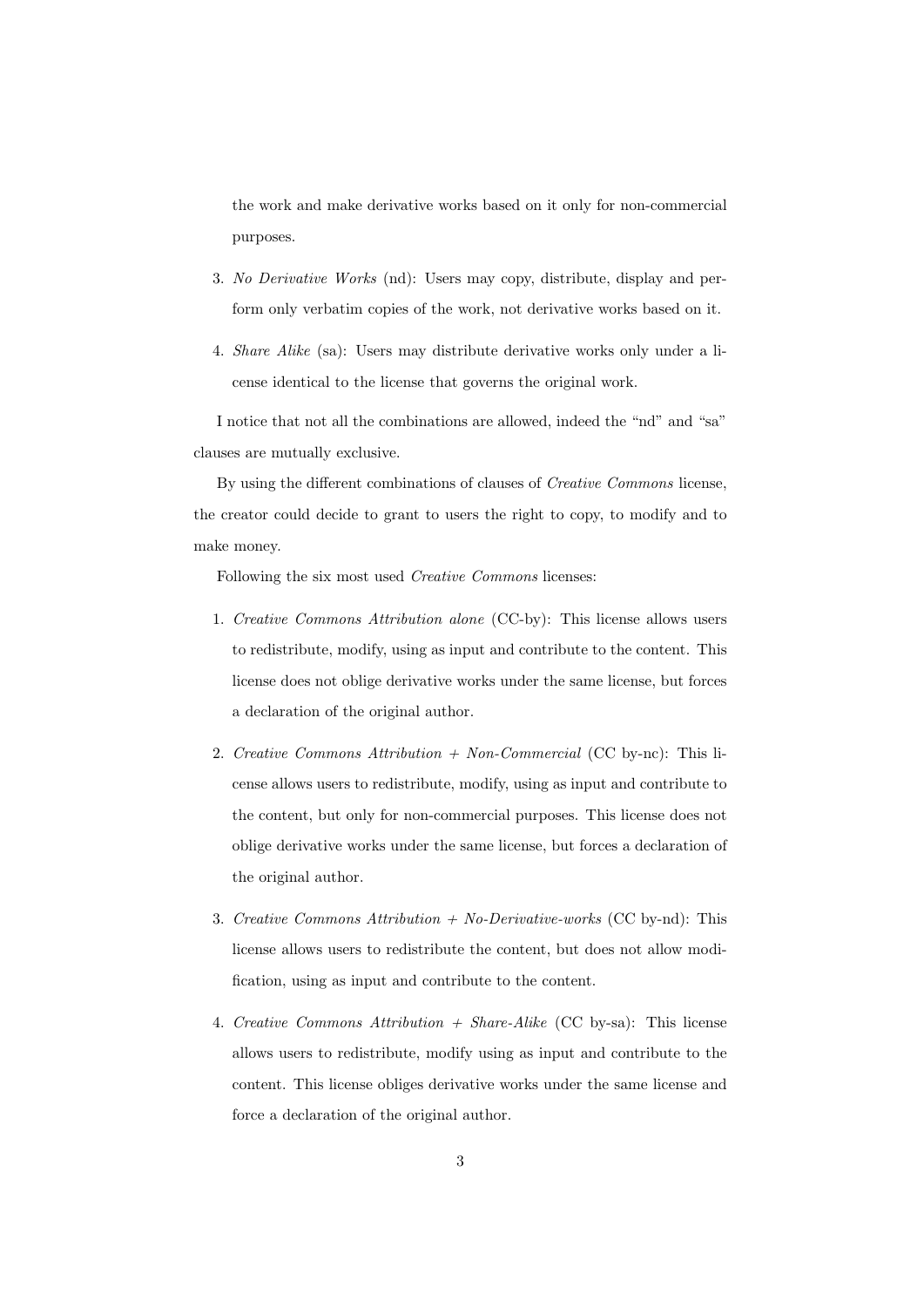- 5. Creative Commons Attribution  $+$  Non-Commercial  $+No$ -Derivative-works (CC by-nd): This license allows users to redistribute the content, but only for non-commercial purposes. This license does not allow users to modify, using as input and contribute to the content.
- 6. Creative Commons Attribution  $+$  Non-Commercial  $+$  Share-Alike (CC by-nc-sa): This license allows users to redistribute, modify, using as input and contribute to the content, but only for non-commercial purposes. This license obliges derivative works under the same license and forces a declaration of the original author.

Using the Public Domain tool called CC0, available on Creative Commons website<sup>2</sup>, copyright owners are able to dedicate their works to the worldwide Public Domain. Public Domain allows users to redistribute, modify, using as input and contribute to the content.

# 3 Research Framework

The paper focuses on the link among the formalized institutions, the attributes of the community and the creators of digital goods similar to public goods.

To do that the paper adopts the Institutional Analysis and Development (IAD) framework (Ostrom, 1994) originally created for analyses of commonpool resources. IAD framework is already used to analyze the various dynamics of collective-action initiative to create digital "common" goods under Creative Commons and Open Source licenses (Hess and Ostrom, 2005; Schweik, 2007).

In Open Cultural Contents (OCC) production and diffusion, Creative Commons licenses represent the formal institution. I argue that as in case of FLOSS production and distribution, also in case of OCC, creators that use these formal institutions could not only cooperate, but also encourage and reinforce cooperative behaviour (Lerner and Tirole, 2005; Lyubareva, 2010) and obtain ex-ante

<sup>2</sup>https://creativecommons.org/publicdomain/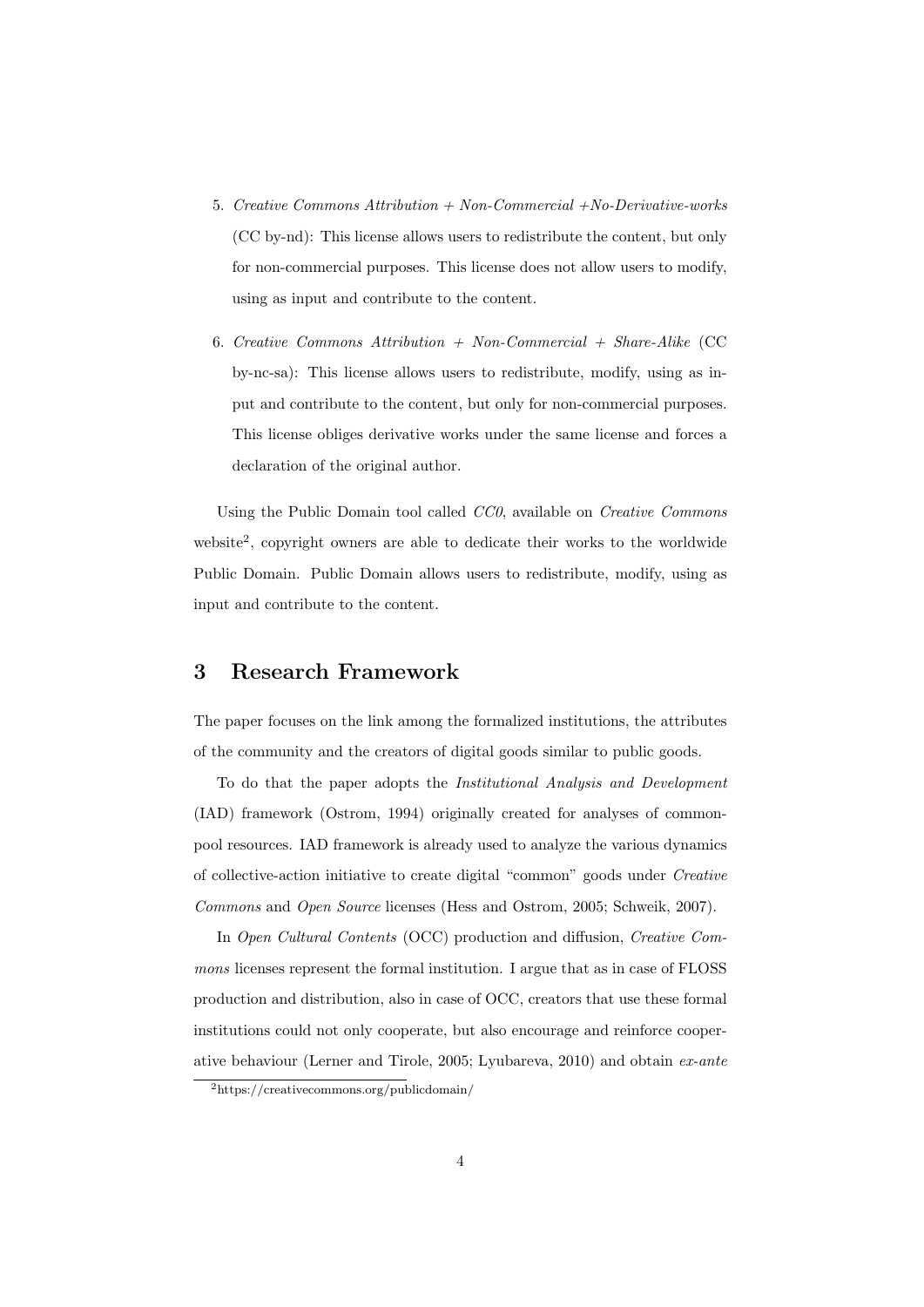and/or ex-post production funding and contributions from the related community (Stewart et al., 2006; Belleflamme et al., 2011).

Figure 1 shows the IAD applied to the production of videos under Creative Commons and stored on Internet Archive. As Hess and Ostrom (2005) suggest there are three ways to enter the framework (from the middle, from the righthand side or from the left-hand side). According to Hess and Ostrom  $(2005)$ , I enter the analysis with the technical and institutional characteristics by discussing the left-hand side, because it is more appropriate when you decide to focus on knowledge common and the creation of a new form of commons such as a digital repository video under Creative Commons licenses.



Figure 1: Institutional Analysis and Development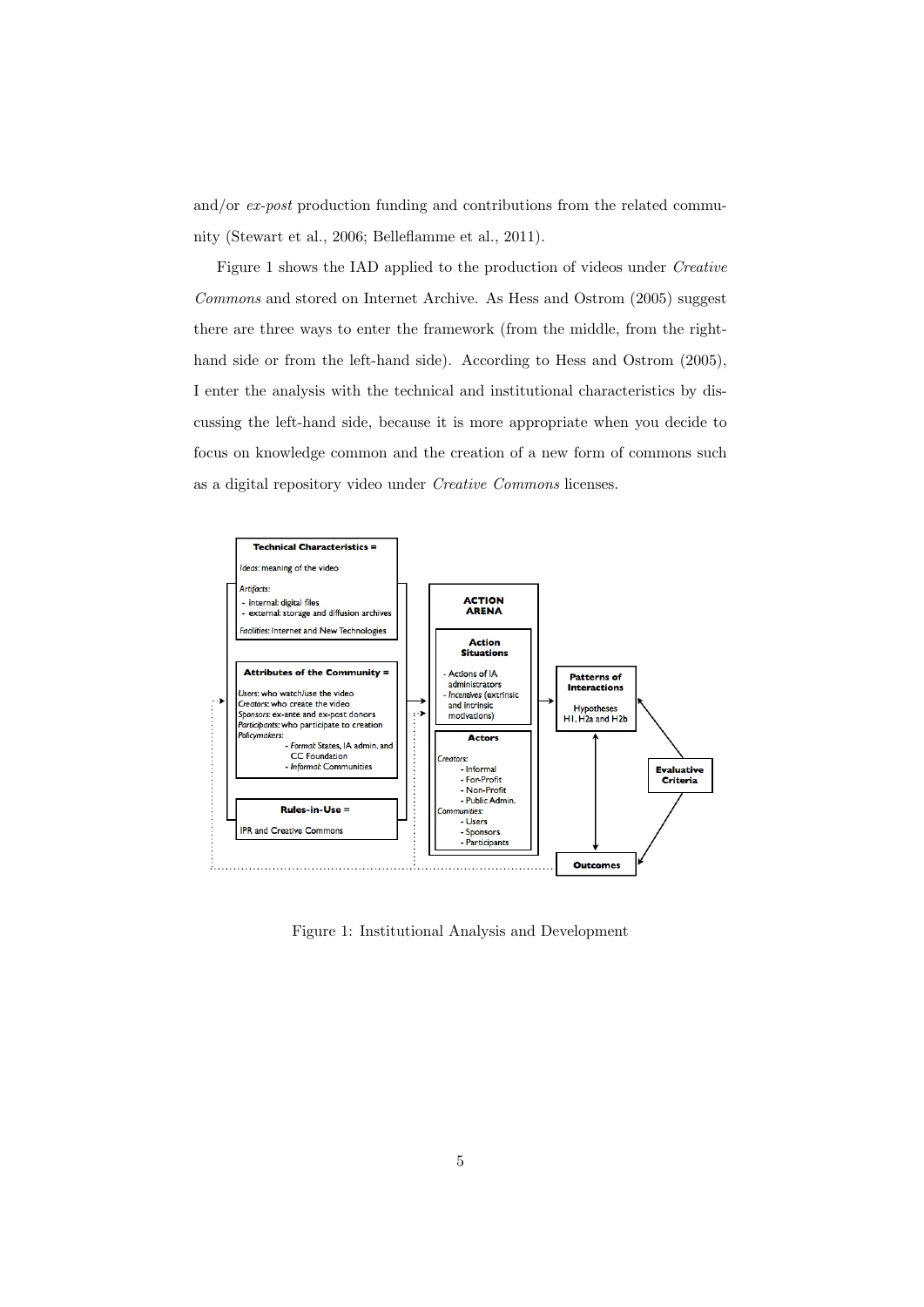# 4 Ressource Characteristics

#### 4.1 Technical Characteristics

As already stated in the introduction the Internet and more in general new technologies dematerialize contents and then these contents seem to have the same characteristics of public goods. Indeed they are non-rivals and non-excludables. Moreover the Internet and new technologies allow new actors to cross the barriers and produce new digital goods (online videos in these case) according to their business model, goals and knowledge that they want to share (see figure 1).

According with (Hess and Ostrom, 2005) ideas are the intangible content contained in artifacts. In case of Open Video (video under Open License) production and distribution there are two types of artifacts. I define *internal ar*tifact the video as it is and external artifact the storage and diffusion archives (like Facebook, YouTube and Internet Archive).

## 4.2 Attributes of the Community

I distinguish five different actors that define the attributes of the Open Video Community within the Internet Archive (see figure 1):

- 1. Users: The users are those who watch/use the video
- 2. Creators: The creators are those who create and publish the video
- 3. Sponsors: The sponsors are those who finance  $ex$ -ante and/or  $ex$ -post (i.e. by buying DVDs) the production (involving the crowdfunding).
- 4. Participants: The participants are those who contribute to the creation as directly (i.e. they contribute with music, writing part of the scenario or recording scenes) as indirectly (i.e. they contribute with feedback within the forum).
- 5. Policymakers: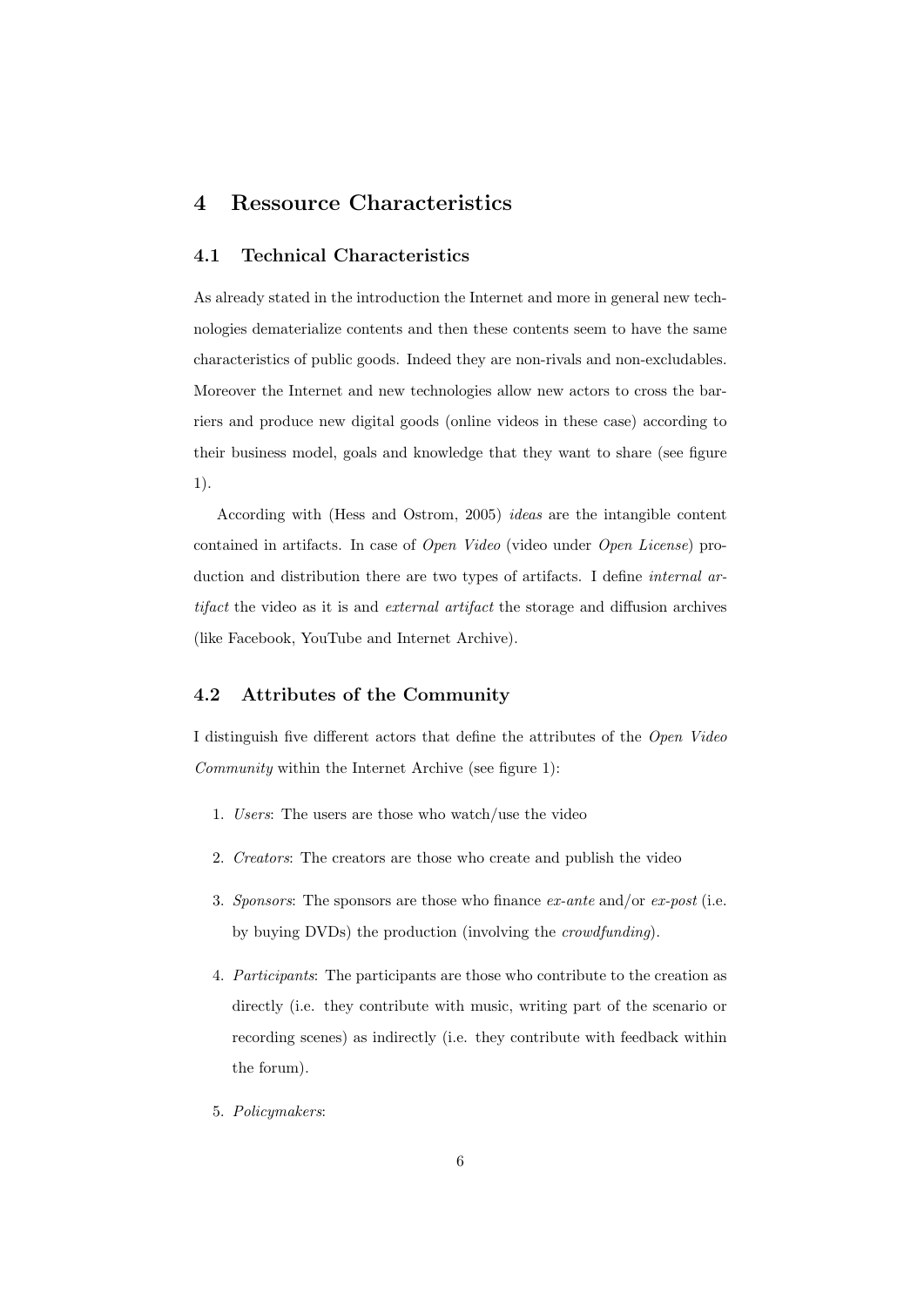- Formal: States, Internet Archive administrator and the Creative Commons Foundation, make Formal Policymakers.
- *Informal*: the different actors within the Open Community, like Users, Creators, Sponsors and Participants, make Informal Policymakers.

#### 4.3 Rules-in-Use

According with Hess and Ostrom (2005) Rules-in-Use are shared normative instructions written in administrative procedures, legislation, contracts and licenses. They define what the interacting actors should, should not or could do in different situations. The rules-in-use are enforced and known by the interacting actors. They generate opportunities and constraints.

In this paper the rules-in-use are the Intellectual Property Rights and Creative Commons licenses, which are national and international formal rules regarding the creation of Open Video repository (see figure 1).

To illustrate the characteristic of property rights in Open Cultural Content production and diffusion I use the literature on management of commons in natural environment (Ostrom, 1990; Ostrom et al., 1999; Schlager and Ostrom, 1992) applied to digital environment (Hess and Ostrom, 2005). This representation was already used in FLOSS environment (Lyubareva, 2010) and Creative Commons licenses (Hess and Ostrom, 2005).

Hess and Ostrom (2005) identify seven major types of property rights, which are particularly relevant in the case of digital knowledge commons. These are:

- 1. Access: The right to enter a defined physical area and enjoy nonsubtractive benefits
- 2. Contribution: The right to contribute to the content
- 3. Extraction: The right to obtain resource units or products of a resource system
- 4. Removal: The right to remove one's artifacts from the resource system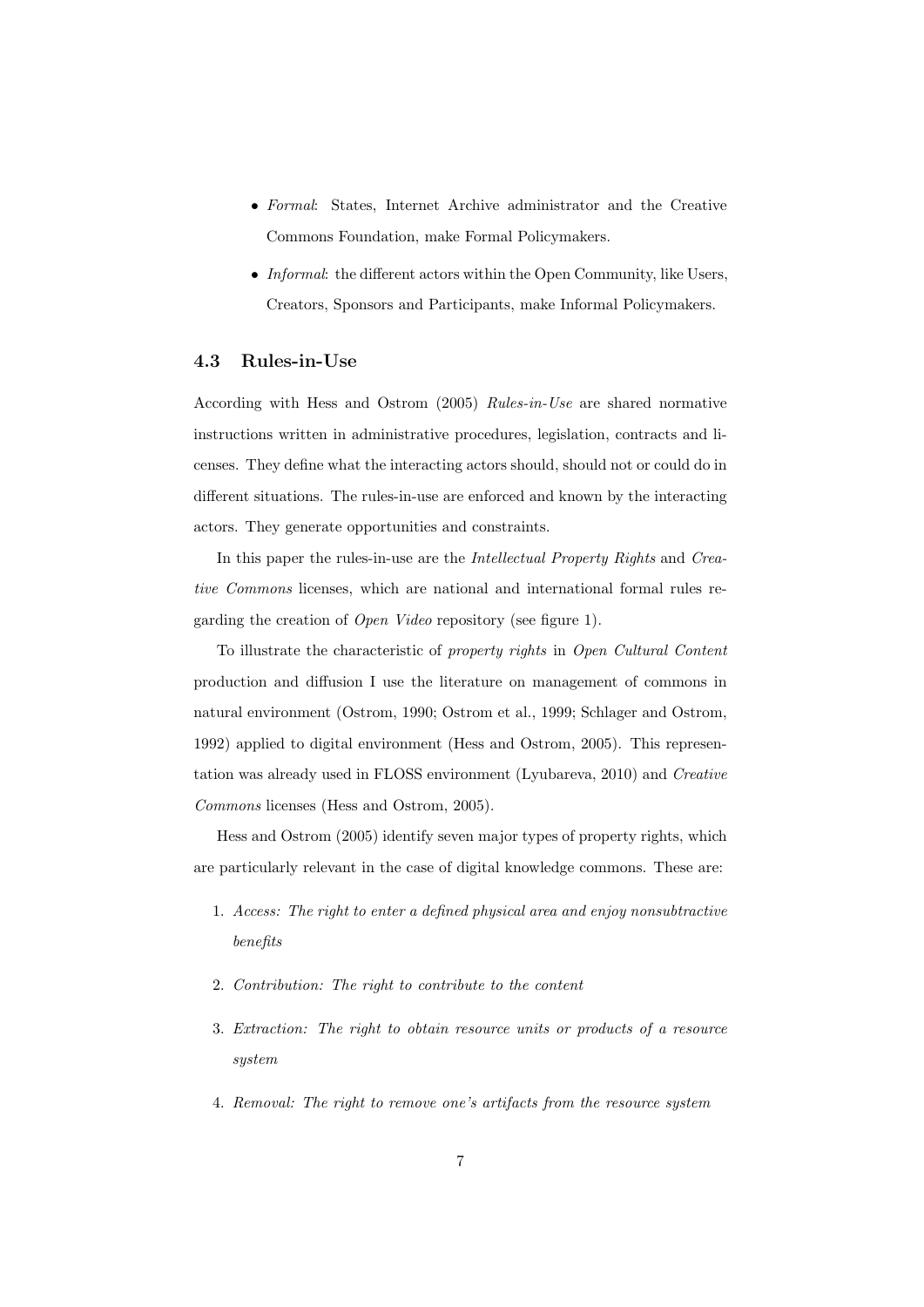- 5. Management/Participation: The right to regulate internal use patterns and transform the resource by making improvements
- 6. Exclusion: The right to determine who will have access, contribution, extraction, and removal rights and how those rights may be transferred
- 7. Alienation: The right to sell or lease management/participation and exclusion rights

By licensing cultural contents under a Creative Commons license, the creator can decide the part of copyright that he wants to grant to users.

# 5 Action Arena

The Action Arena (see figure 1) is made by the interacting actors who take decisions in situations that are affected by the thecnical, community and institutional characteristics (Hess and Ostrom, 2005).

## 5.1 Action Situation and Actors

The Action Situation (see figure 1) focuses on how people cooperate or do not cooperate with each other in various circumstances (Hess and Ostrom, 2005). To build a repository of Open Video there are different levels of actions and decisions. To analyze the action situation it is important to understand the different *incentives* of interacting actors.

The standard property right theorist approach claims that only the regime of private property rights provide sufficient motivation for creators to produce contents and to innovate. This implies that the attenuation of property rights causes economic inefficiency. An alternative approach considers "that creators' property rights can be well protected in the absence of intellectual property, and that the latter does not increase either innovation or creation. They are an unnecessary evil" (Boldrin and Levine, 2008).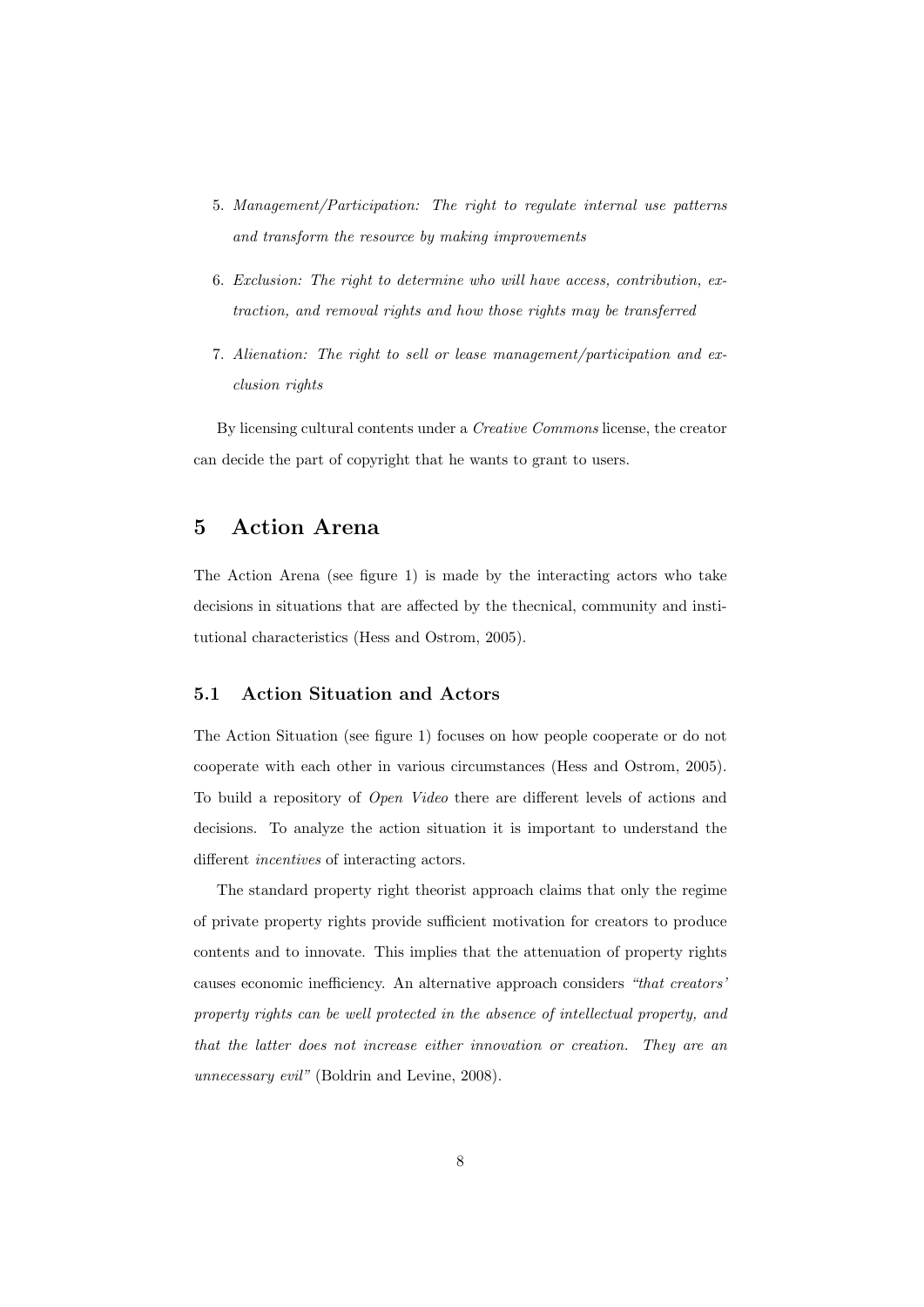Some authors consider the existence of alternative incentives to extrinsic monetary motivations. Indeed, in case of attenuation of property rights and of extrinsic motivations, extrinsic non-monetary and intrinsic motivations incentivise people to participate to the creation of contents (Lerner and Tirole, 2002; Lakhani and Wolf, 2005; Valentinov, 2007). According to this approach it is possible to organise the motivations in three main groups:

- 1. Extrinsic Monetary Motivations
	- *administrative commands* (Valentinov, 2007): the orders of the management of a firm
	- *monetary* (Valentinov, 2007): to earn money
- 2. Extrinsic Non-Monetary Motivations
	- reputation (Lerner and Tirole, 2002): to show one's capability so that others can admire you
	- *career concerning* (Lerner and Tirole, 2002): to show one's capability to firms, hoping in a future job
	- peer recognition (Lerner and Tirole, 2002): to show one's capability or interest, to be accepted in a group
- 3. Intrinsic Motivations
	- *activity itself* (Valentinov, 2007): the mere enjoyment of an activity
	- ego gratification (Lerner and Tirole, 2002): personal achievement
	- need (von Hippel, 1988, 2005): users create solutions to their particular needs

For the purpose of this analysis I group creators in four different categories, according to their organizational status, by checking the declared legal status.

1. For-Profit: a for-profit creator is a creator that operates primarily to earn money. He/she is more able to benefit from the *extrinsic monetary* motivations.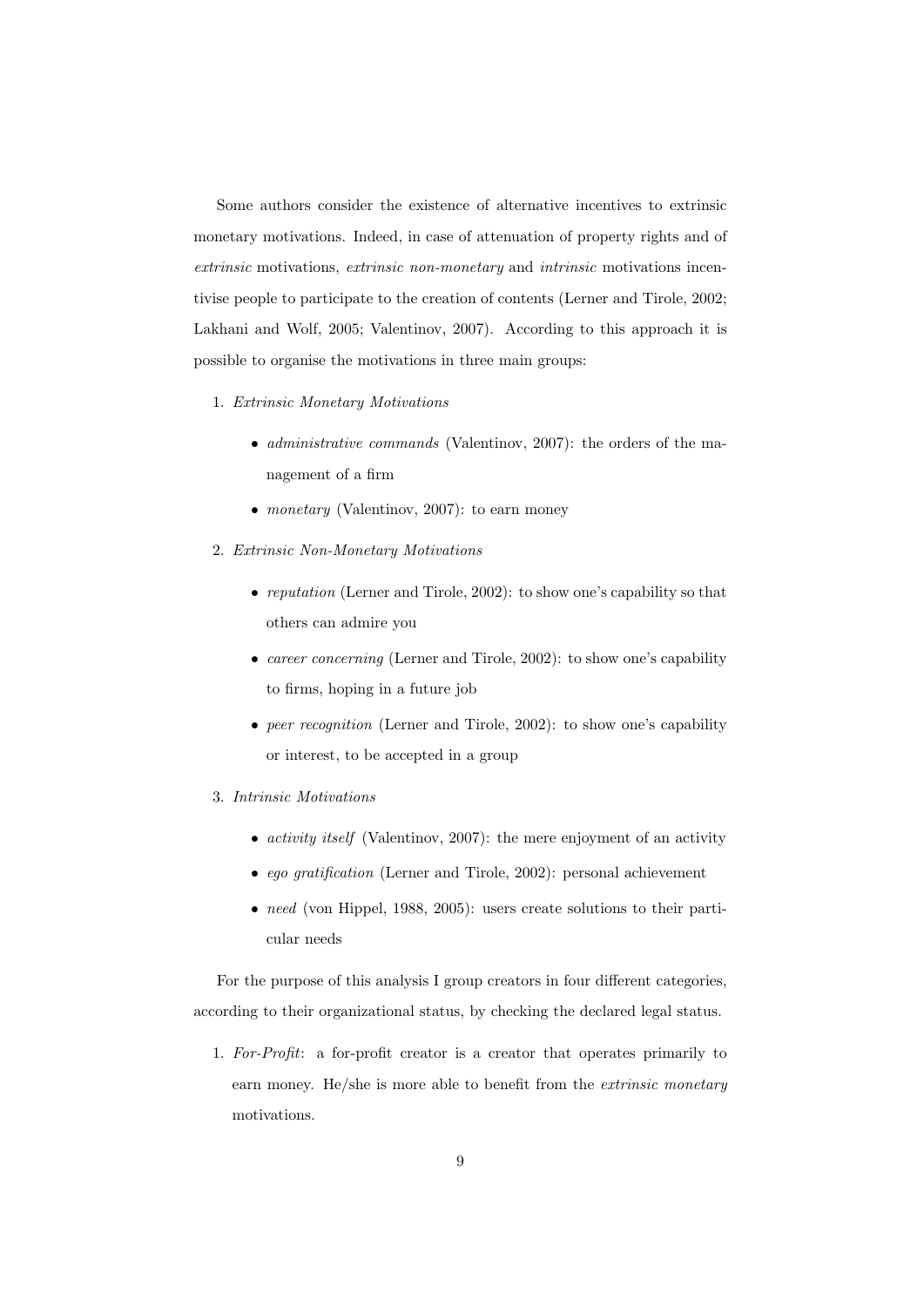- 2. Non-Profit: In contrast, a non-profit creator is a creator who focuses primarily on social, cultural, or political goals rather than on making profits. He/she is more able to benefits from the extrinsic non-monetary and intrinsic motivations.
- 3. Informal: They do not declare any legal status. They cannot collect money from the government or community or stay in the market.
- 4. Public Administrations: They are usually forced by law to use Public Domain or high degree of openness in licenses.

The extrinsic non-monetary and intrinsic motivation compensate for a lower salary and incentivise volunteering and donations. In the case of For-Profit the main motivational instruments are the extrinsic monetary motivations (Valentinov, 2007). By contrast, they are not able to benefit from *extrinsic non*monetary and *intrinsic* motivation of the community members.

# 6 Patterns of Interaction

The technical characteristics, the incentives, the actions and the actors, all contribute to the patterns of interaction (see figure 1) (Hess and Ostrom, 2005).

By using Open licenses like Creative Commons licenses, creators decide to keep different degrees of property rights. Therefore two different new propertyrights regimes/models seem to emerge and co-exist: Open Production and Open Diffusion.

With *Open Production* (OP) I identify the characteristic of the content to be produced in a cooperative model, independently from the control of the initial creator. This means that, concerning the production of the content, the creator decide to reduce or completely lose the *contribution*, management/participation, exclusion and extraction rights.

With *Open Diffusion* (OD) I identify the characteristic of the contents to be freely diffused. The creator decides to reduce or completely lose the access,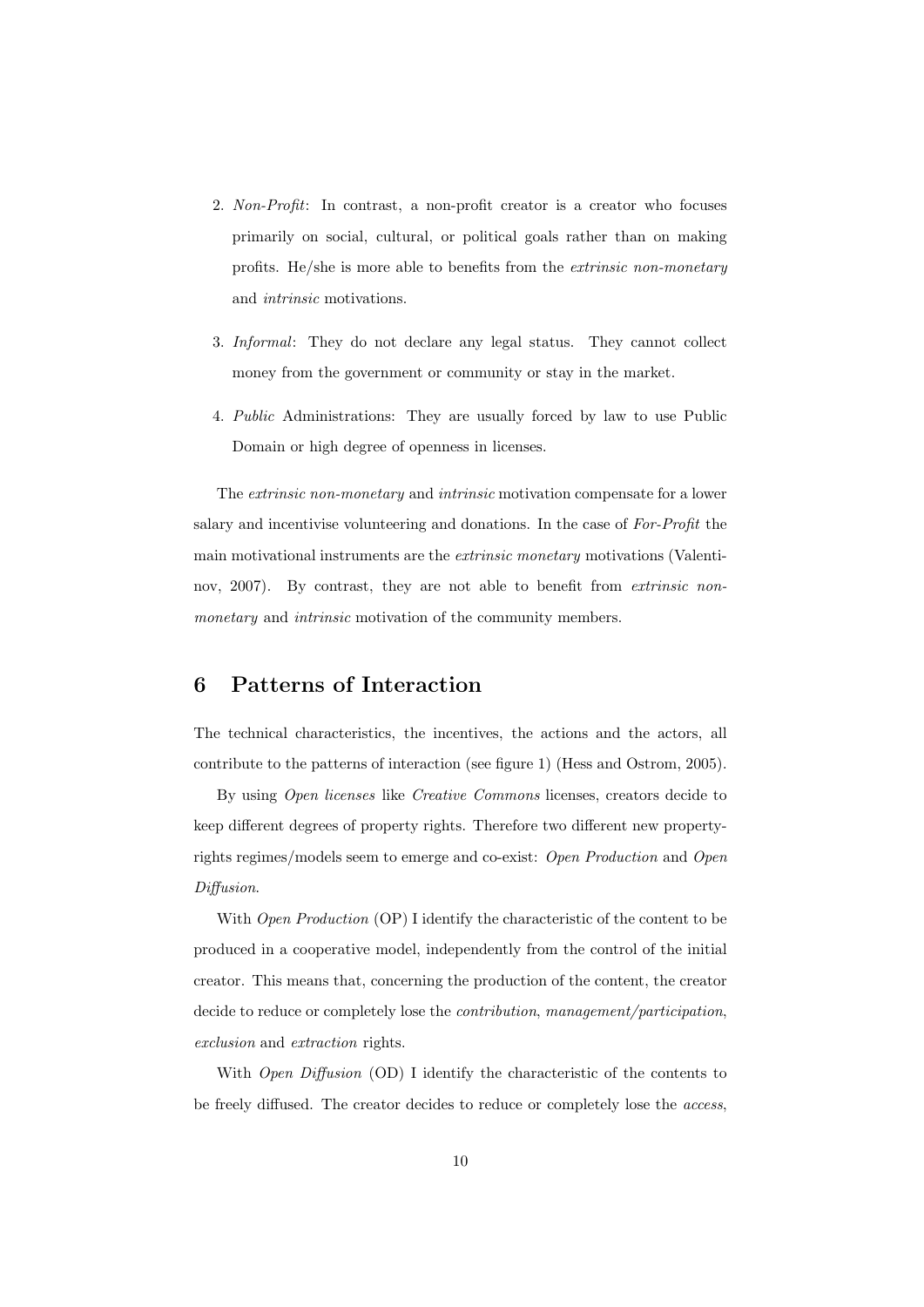alienation and exclusion rights in the diffusion content.

Moreover, it is possible to have different degrees of restrictiveness of both Open Production and Open Diffusion.

To be able to adopt the OP or OD model, OCC creators use a particular set of licenses, the so-called Creative Commons licenses, that allow them to define the degree of openness in both production and diffusion processes.

Hence it is possible to distinguish two different models:

- 1. Open Production (OP): the creator renounces contribution, management/ participation, exclusion and extraction rights. The creator grants the possibility to re-use his/her contents as input to create new contents. The creator could decide to grant or not to grant the Alienation right. He/she could decide to grant the previously mentioned rights only for non-commercial purposes by other users.
- 2. Open Diffusion (OD): the creator renounces access, alienation and exclusion rights. In other words the creator grants the diffusion of the content to other users also for commercial purposes.

Table 1 shows the six commonly used licenses plus the Public Domain. It shows also if they allow openness  $(+)$  or not  $(-)$  in OP and/or OD:

| License                                        | Model         |
|------------------------------------------------|---------------|
| Public Domain                                  | $+OP: +OD$    |
| CC Attribution alone                           | $+OP$ ; $+OD$ |
| $CC$ Attribution $+$ Non-commercial            | $+OP : -OD$   |
| $CC$ Attribution + NoDerivs                    | $-OP$ ; $+OD$ |
| $CC$ Attribution + ShareAlike                  | $+OP$ ; $+OD$ |
| $CC$ Attribution + Non-commercial + NoDerivs   | $-OP$ ; $-OD$ |
| $CC$ Attribution + Non-commercial + ShareAlike | $+OP : -OD$   |

Table 1: Open Models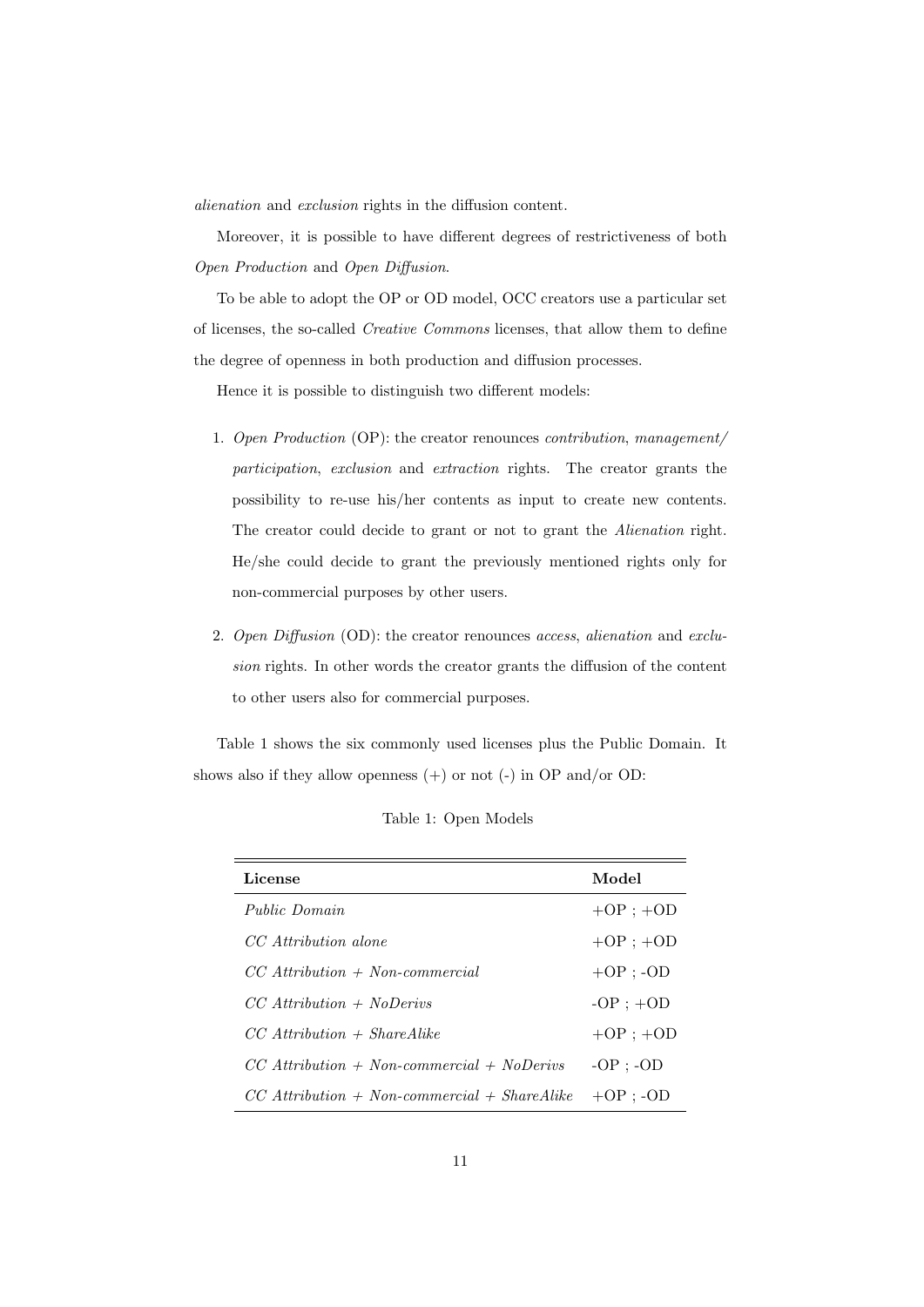According with to the degree of openness I ordered the CC licenses (plus PD) in three groups from the point of view of the production and of the distribution. "CC by" and PD do not impose any restriction. I consider them as the Maximum level of openness in both production and diffusion.

From the point of view of the production, I consider that the use of No-Derivative-works clause indicates the Minimum level of openness. The clauses Non-Commercial and/or Share-Alike, reduce the level of openness, but less than the clause of No-Derivative-works. I label it Medium level of openness in production.

On the other hand, from the point of view of the diffusion, the using of Non-Commercial clause indicates the Minimum level of openness. The clauses Non-Derivative-works and/or Share-Alike, reduce the level of openness, but less than the clause Non-Commercial. I label it Medium level of openness in diffusion.

Table 2 shows the degree of openness as well as in production as in diffusion.

| Degree of openness | Production    | <b>Diffussion</b> |
|--------------------|---------------|-------------------|
| Maximum            | PD.           | РD                |
|                    | $CC$ by       | $CC$ by           |
| Medium             | CC by-sa      | $CC$ by-sa        |
|                    | $CC$ by- $nc$ | $CC$ by- $nd$     |
|                    | CC by-nc-sa   |                   |
| Minimum            | $CC$ by-nd    | $CC$ by-nc        |
|                    | $CC$ by-nd-nc | CC by-nc-sa       |
|                    |               | $CC$ by-nc-nd     |

Table 2: Degree of openness

The goal of this study is to explore the impact of the legal status of creators on the license choice. The paper argues that the license choice affects production and diffusion process.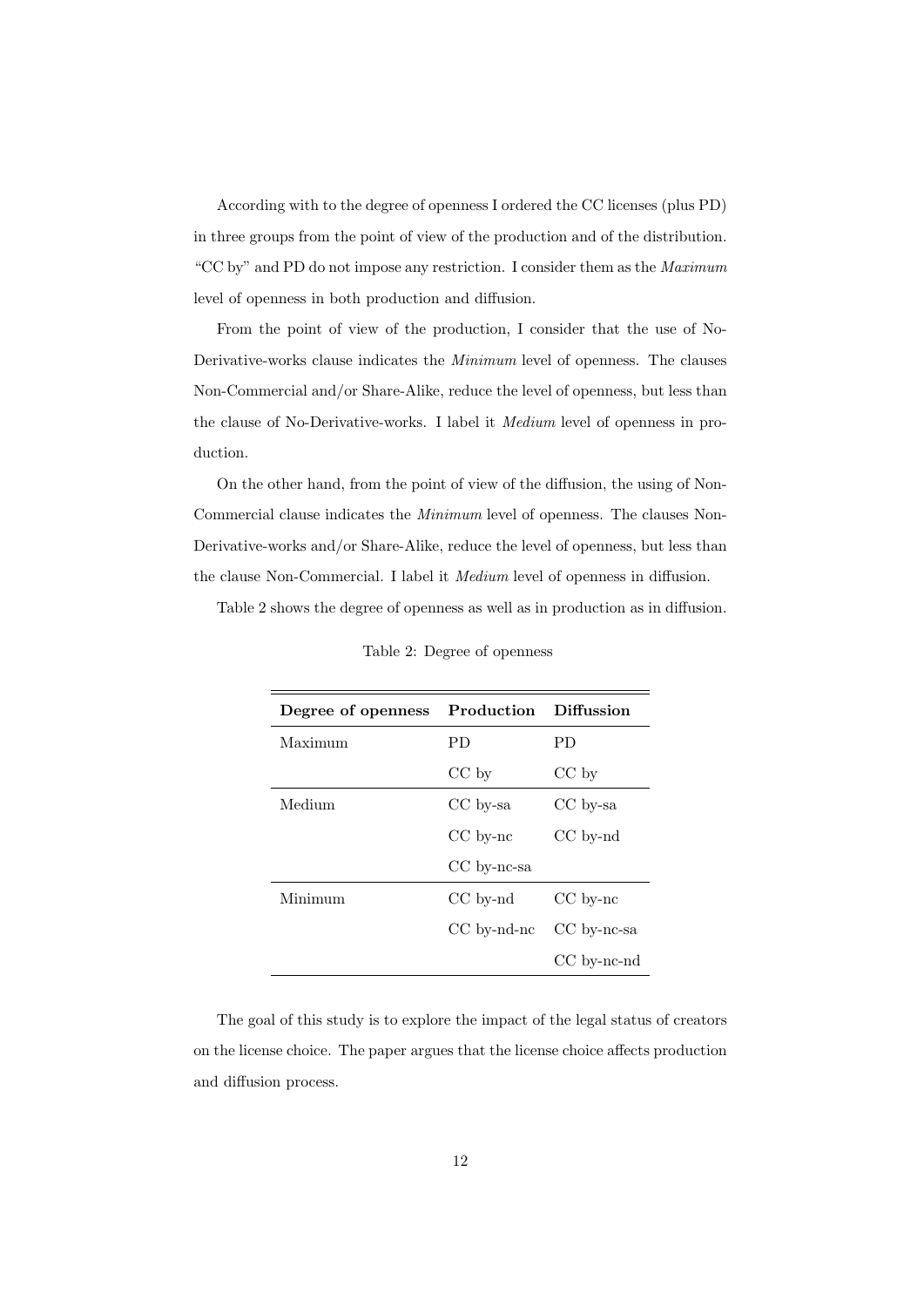#### 6.1 Hypotheses

The FLOSS literature shows the importance of organizational structure and license choice to entice developers and users (Lerner and Tirole, 2005; Stewart et al., 2006; Singh and Phelps, 2009; Colazo and Fang, 2009).

Creators that show limited monetary incentives attract more easily contributions by users, then Non-Profit actors tend to be more successful in attracting community interest and contribution, such as in the case of crowdfunding, crowdsourcing, volunteering, etc (Belleflamme et al., 2011; Lambert and Schwienbacher, 2010; Stewart et al., 2006).

Moreover, a high degree of openness in license tends to be more successful in attracting community interest and contribution. Therefore it is not surprising that Non-Profit status combined with a high degree of openness in license tends to be even more successful in attracting community interest and contribution (Stewart et al., 2006).

It follows that, to show limited monetary incentives, and attracting community, For-Profit actors need to use a high degree of openness in license and then increase the attractiveness to benefit from crowdfunding, crowdsourcing, volunteering, etc.

My hypotheses are:

- Creators that use open in production model (OP) will compensate by using less open diffusion model (OD) and vice-versa (H1).
- To entice community and benefit from them, the creator with For-Profit legal status will use a more high degree of openness in Creative Commons license in both aspects, production (H2a) and diffusion (H2b).

Then I focus on the impact of the different *ex-ante* organizational structures, described by the legal status, on the  $ex\text{-}post$  choice of the different degree of openness in both an Open Production and an Open Diffusion models.

The objective is to hypothesise the existence of both Open Production and Open Diffusion models (H1) and to test whether the legal status of the creator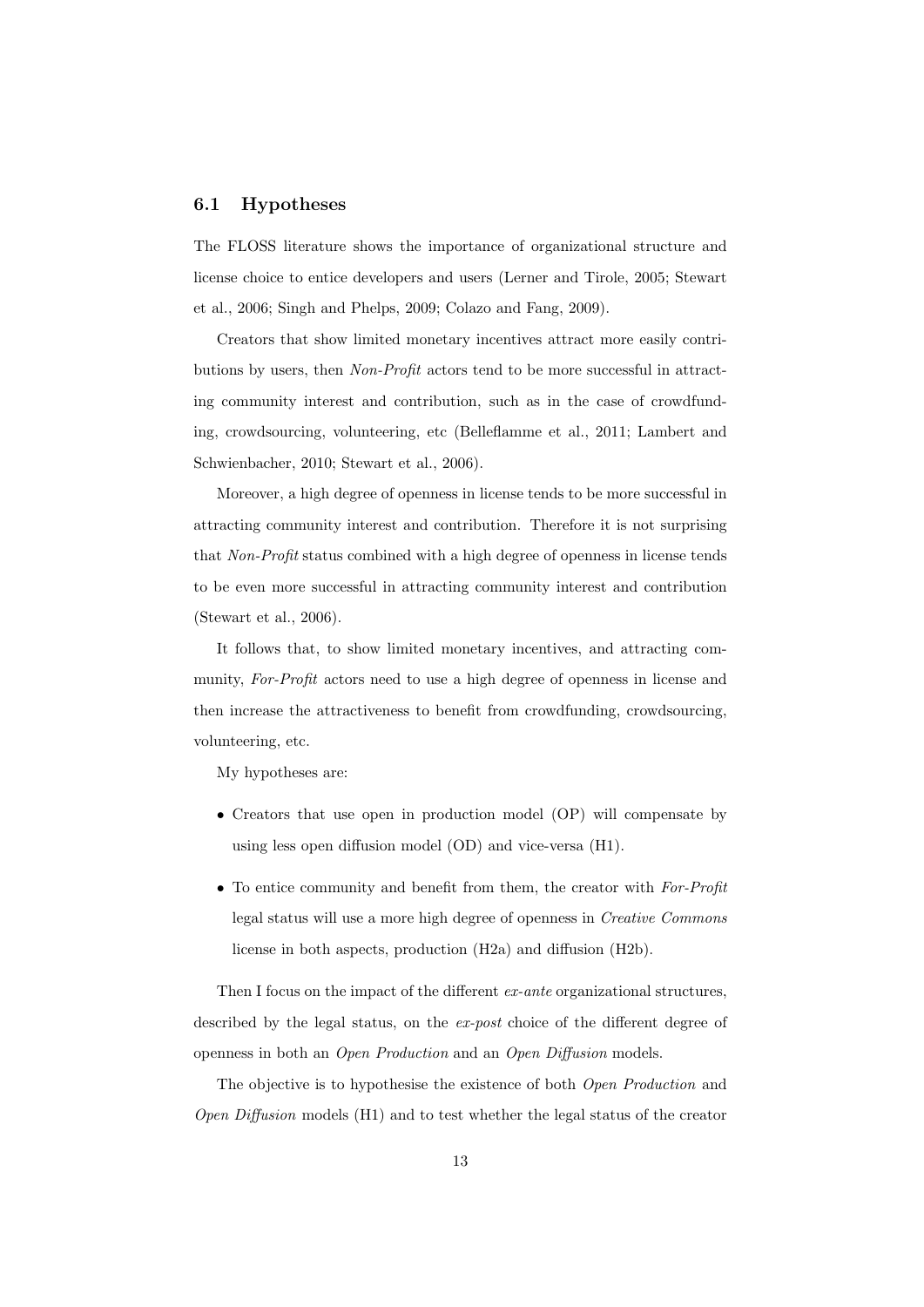affects the choice of openness of Creative Commons license and the Open Production and Open Diffusion models. Indeed I argue that For Profit creators use the highest degree of openness in both the OP and OD models to attract interest and contributions from community (H2a and H2b).

#### 6.2 Data Collection

To explore the impact of ex-ante organizational structure on ex-post choice of openness in Open Production and Open Diffusion models, I have assembled an original database of videos under Public Domain and CC licenses, using the subsection "Community Video"<sup>3</sup> hosted on Internet Archive.

The Internet Archive (IA) is a non-profit digital library, founded in 1996, operating in the United States with the stated mission: "universal access to all knowledge". It offers permanent storage and access to collections of digitized materials, including websites, music, videos, and books. IA is a member of the American Library Association and is officially recognized by the State of California as a library. The IA began to archive the World Wide Web from 1996, but it did not make this collection available until 2001. To use IA as storage is also suggested by CC tools and website, particularly when using CC license tools.

IA collects more than 100.000 videos under the subsection "Community Video", but only 27.939 provide detailed information of the CC license<sup>4</sup>. Some observations were dropped for the purpose of this study, as they do not provide detailed information on creator, publisher or year of creation or year of publication. Because the first set of CC licenses were created in December 2002, I dropped the observations about videos created and/or published before 2003.

This selection has resulted in a sample of 999 observations.

<sup>3</sup>http://www.archive.org/details/opensource movies

<sup>4</sup> last check on February 2010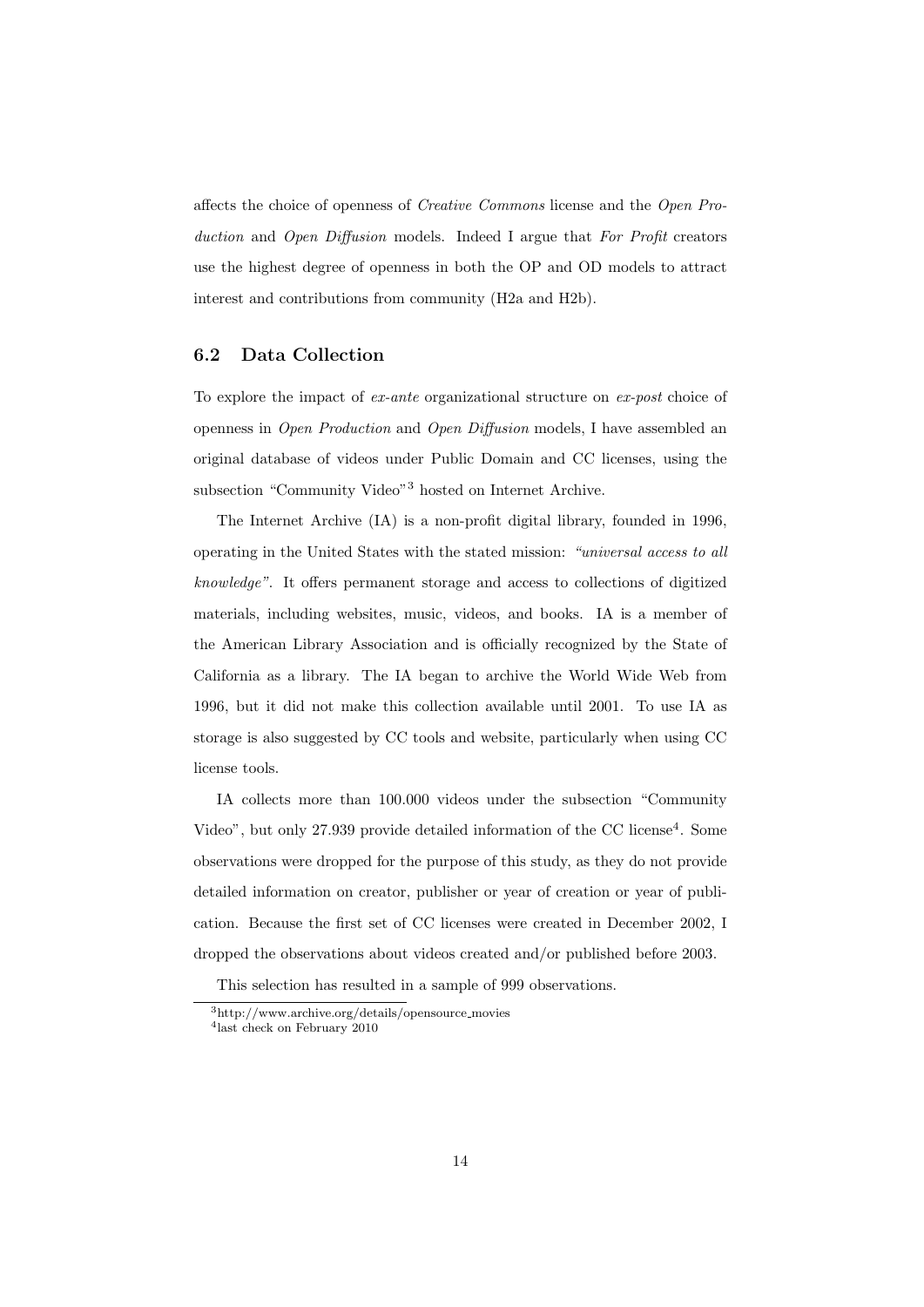#### 6.3 Variables

The contents in the sample were published under some CC license or under Public Domain by different creators with different legal status. I distinguish among four groups of creators, the  $For-Profit$  creators  $(1)$ , that tend to attract interest of contributors more influenced by extrinsic monetary motivations; the Non-Profit creators (2), that tend to attract interest of contributors more influenced by intrinsic and extrinsic non-monetary motivations; the Informal creators (3) that are not organized to benefit from contributions of *extrinsic monetary* motivated actors; and the Public Administrations (4), that tend to attract interest of contributors more influenced by intrinsic and extrinsic non-monetary motivations. I checked the legal status of each creator. I also checked the different clauses of CC licenses. The variables are:

- Open Production. This variable indicates if the creator allows others to modify his product or not. This variable indicates whether there is the noderivative-work clause or not. I distinguish between licenses that allow modification (PD, CC by, CC by-sa, CC by-nc and CC by-nc-sa) and licenses that do not allow modification (CC by-nc-nd, CC by-nd). This dummy variable takes the value "1" if the users can modify and re-use the contents as input and "0" otherwise.
- Open Diffusion. This variable indicates if the creator allows others to sell his product or not. This variable indicates whether there is the *non*commercial clause or not. I distinguish between licenses that allow commercial purposes (PD, CC by, CC by-sa and CC by-nd) and licenses that do not allow commercial purposes ( CC by-nc, CC by-nc-nd and CC bync-sa). This dummy variable takes the value "1" if users can re-use and diffuse the contents for commercial purposes.
- OpenProdDeg. This variable represents the degree of openness of the license from the point of view of the production process. I distinguish among three degrees of openness.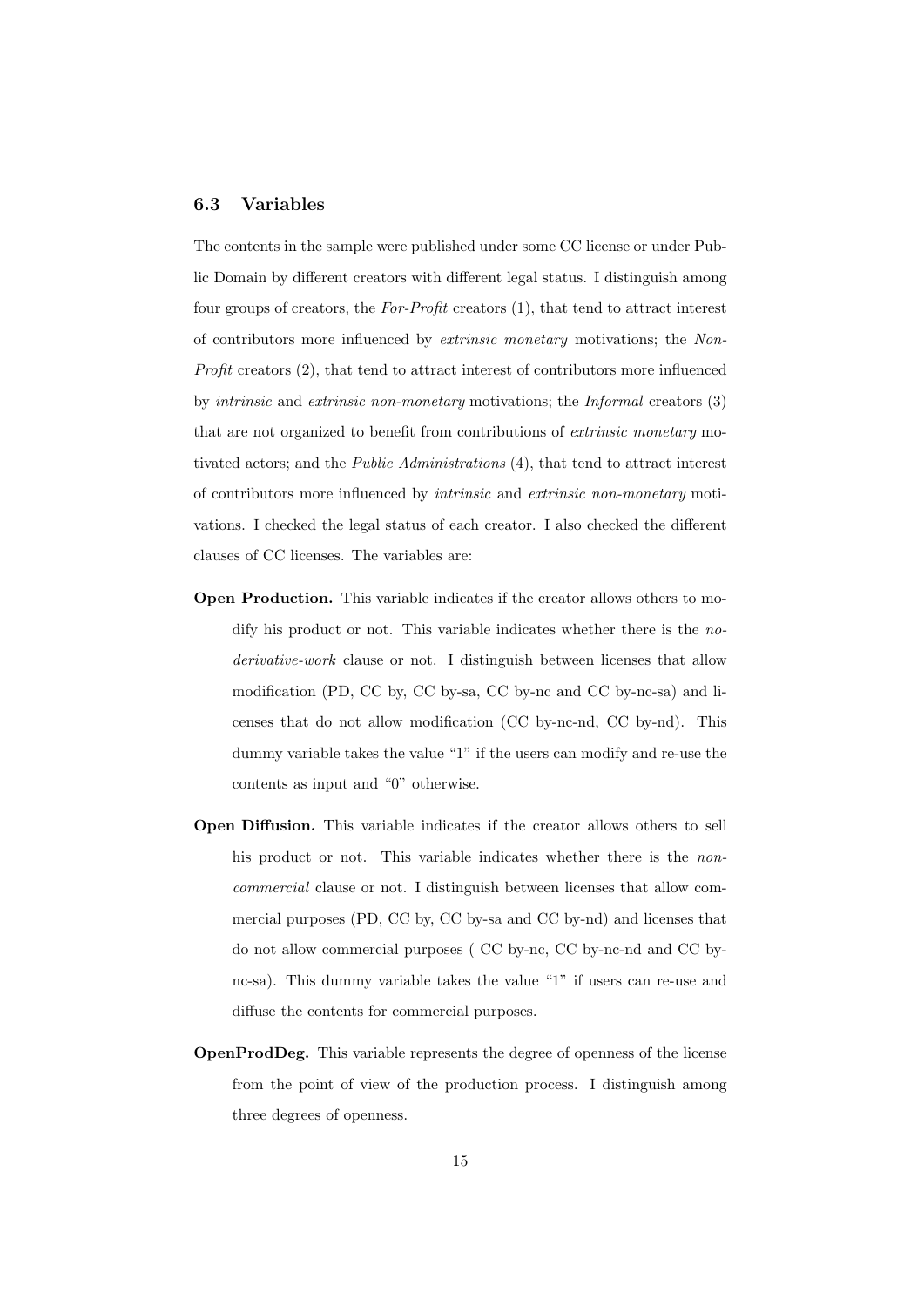- 1. The first category indicates the Maximum degree of openness (PD and CC-by).
- 2. The second category indicates the Medium degree of openness (CC by-sa, CC by-nc and CC by-nc-sa).
- 3. The third category indicates the Minimum degree of openness (CC by-nd, CC by-nd-nc).
- OpenDiffDeg. This variable represents the degree of openness of the license from the point of view of the diffusion process. I distinguish among three degrees of openness.
	- 1. The first category indicates the Maximum degree of openness (PD and CC-by).
	- 2. The second category indicates the Medium degree of openness (CC by-sa and CC by-nd).
	- 3. The third category indicates the Minimum degree of openness (CC by-nc, CC by-nc-sa and CC by-nc-nd).
- Informal. This dummy variable takes the value of "1" in the absence of any legal status.
- For-profit. This dummy variable takes the value of "1" in the presence of the for-profit legal status (i.e. firms)
- Non-profit. This dummy variable takes the value of "1" in the presence of the non-profit legal status (i.e. foundations)
- Public. This dummy variable takes the value of "1" in the presence of a Public Administration.

The objective of this study is to show that the *ex-ante* organizational structure, has a significant impact on the ex-post choice of the degree of openness of license, in both production and diffusion.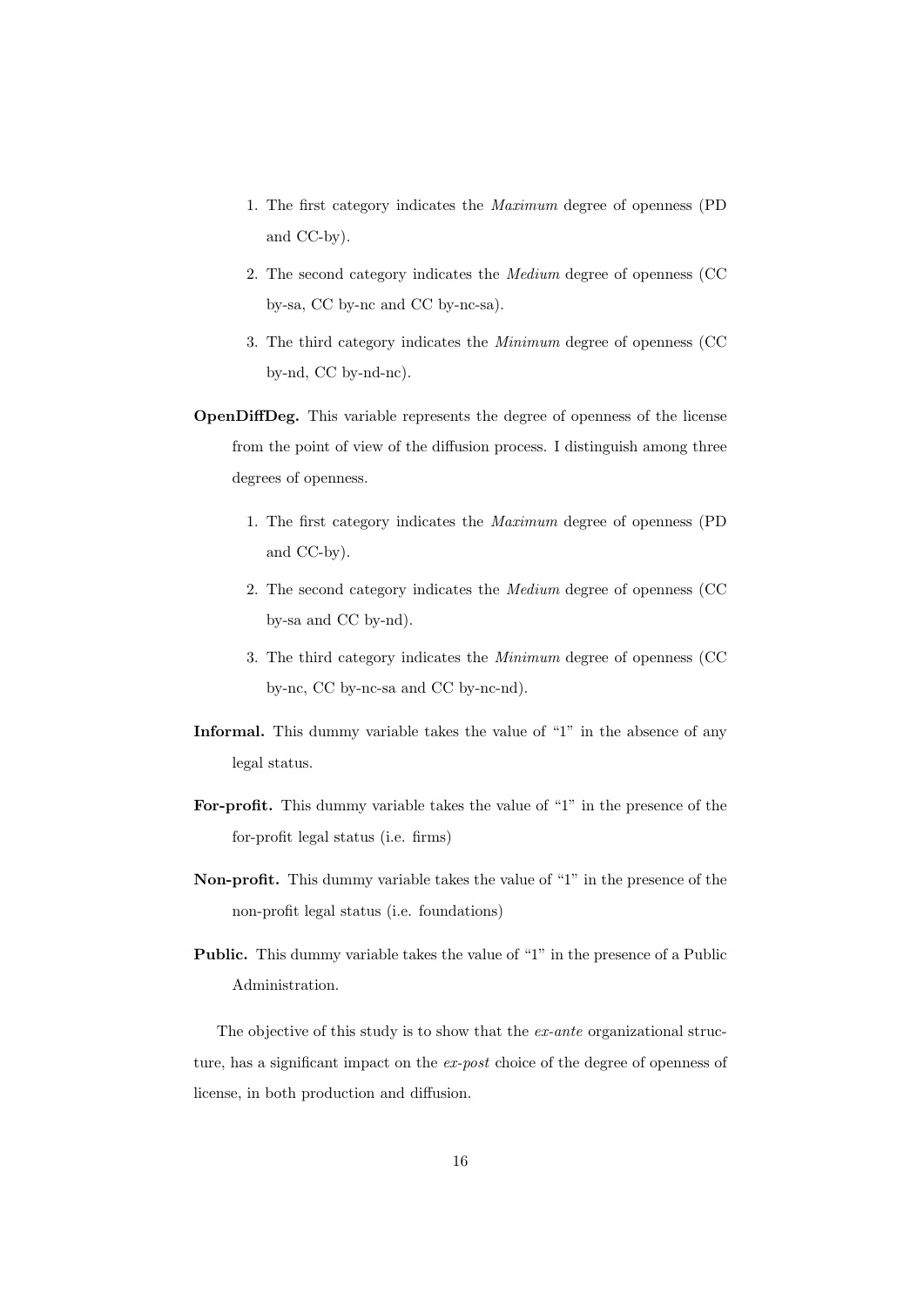# 7 Outcomes

#### 7.1 Descriptive Results

833 contents (83.38 %) were published under a permissive Open Production (OP) model, and so without No-Derivative-Works (ND) clause. This means that it is possible to modify and re-use the original material as input to create new contents. 166 contents (16.62 %) were published under restrictive OP model, and so with ND clause, meaning that is not possible to re-use the material and create derivative works.

841 contents (84.18 %) were published under the permissive Open Diffusion (OD) model, which imply that it is possible to freely re-distribute and commercialise these contents. 158 contents (15.82 %) were published under the restrictive OD model, meaning that it is possible to re-distribute the contents for non-commercial purposes only.

284 contents  $(28.43\%)$  were created by *Informal* actors, 252  $(25.23\%)$  by For-Profit actors, 141 (14.11 %) by non-profit actors and 322 (32,23 %) by Public Administrations.

Table 3 shows the percentage of different Status among the contents under restrictive (0) or permissive (1) both OP and OD models:

|            | OpenProduction   |         |                     | OpenDiffusion |     |           |                  |           |       |           |
|------------|------------------|---------|---------------------|---------------|-----|-----------|------------------|-----------|-------|-----------|
| Status     | $\left(0\right)$ | %       | $\scriptstyle{(1)}$ | %             | (0) | %         | $\left(1\right)$ | %         | Total | $\%$      |
| Informal   | 78               | 27.46 % | 206                 | 72.54 %       | 89  | 31.34 %   | 195              | 68.66 %   | 284   | 28.43 %   |
| For_Profit | 27               | 10.71 % | 225                 | 89.29 %       | 41  | $16.27\%$ | 211              | 83.73 %   | 252   | $25.23\%$ |
| Non_Profit | 54               | 38.30 % | 87                  | 61.70 %       | 25  | 17.73 %   | 116              | 82.27 %   | 141   | 14.11 \%  |
| Public     | 7                | 2.17%   | 315                 | 97.83 %       | 3   | $0.93\%$  | 319              | $99.07\%$ | 322   | 32.23 %   |
|            |                  |         |                     |               |     |           |                  |           | 999   | $100\%$   |

Table 3: Percentage of different Legal Status

Because Public Administrations are usually obliged by law to share the pro-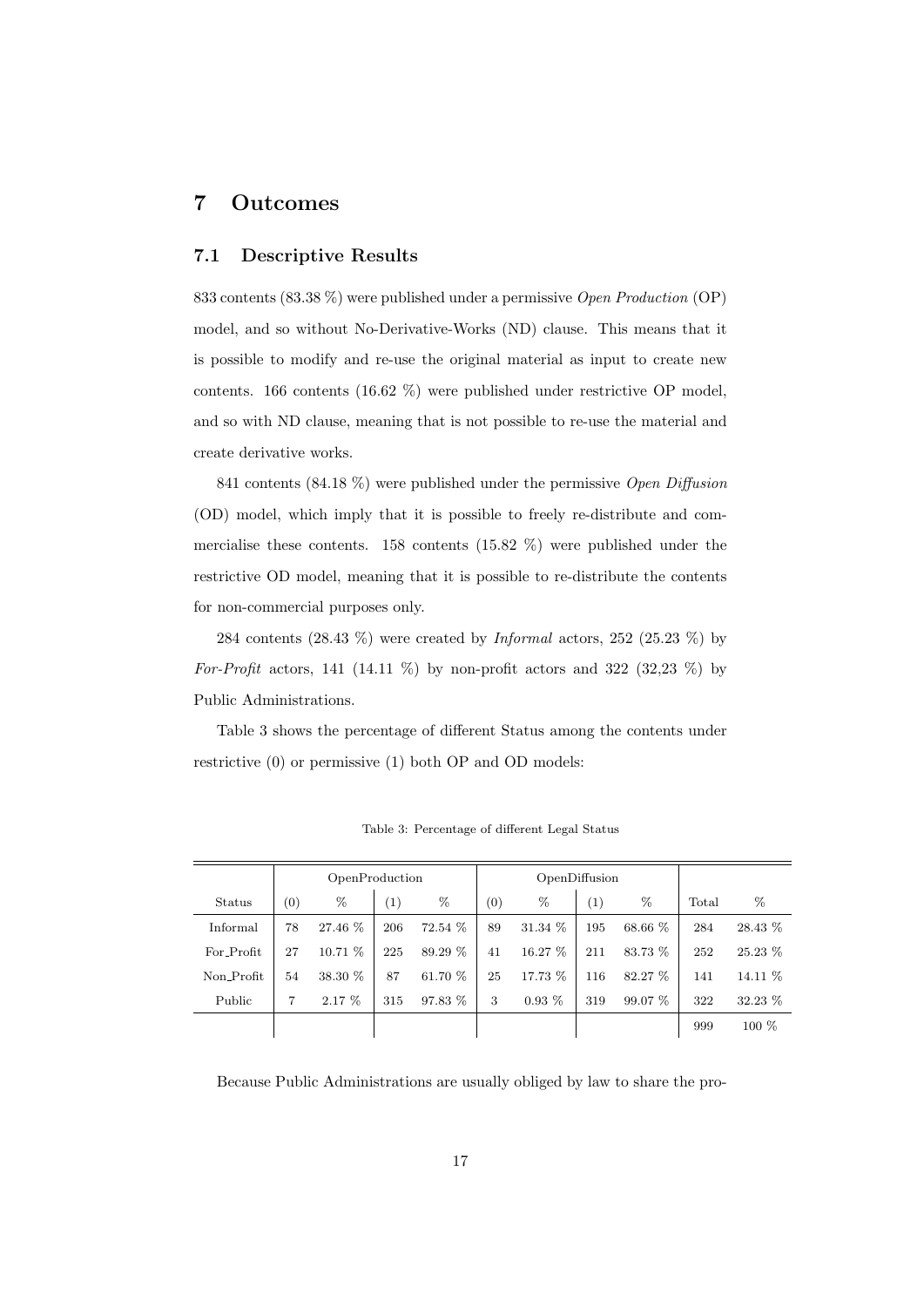perty rights with citizens<sup>5</sup>, it is not surprising that the majority of the contents produced by the Public Administration was published under permissive CC licenses or PD using open OP (97.83%) and open OD (99.07%) models.

Table 4 shows the percentage of different legal status among the different degree of openness in production.

| Minimum | Medium    | Maximus | Total       |
|---------|-----------|---------|-------------|
| 78      | 115       | 91      | 284         |
| 27.46%  | 40.49%    | 32.04%  | 100%        |
| 46.99%  | $25.61\%$ | 23.70%  | 28.43%      |
| 27      | 138       | 87      | 252         |
| 10.71%  | 54.76%    | 34.52%  | 100%        |
| 16.27%  | 30.73%    | 22.66%  | 25.23%      |
| 54      | 40        | 47      | 141         |
| 38.30%  | 28.37%    | 33.33%  | 100%        |
| 32.53%  | 8.91%     | 12.24%  | 14.11%      |
| 7       | 156       | 159     | 322         |
| 2.17%   | 48.45%    | 49.38%  | 100%        |
| 4.22%   | 34.74%    | 41.41%  | 32.23%      |
| 166     | 449       | 384     | 999         |
| 44.94%  | 38.44%    | 100%    |             |
| 100\%   | 100%      | $100\%$ |             |
|         |           |         | OpenProdDeg |

Table 4: Percentage of different legal Status on degree of openness in production

Table 5 shows the percentage of different legal status among the different degree of openness in diffusion.

<sup>&</sup>lt;sup>5</sup>i.e. in U.S.A. according to Federal Copyright Act contents produced by the Federal Government can not be copyrighted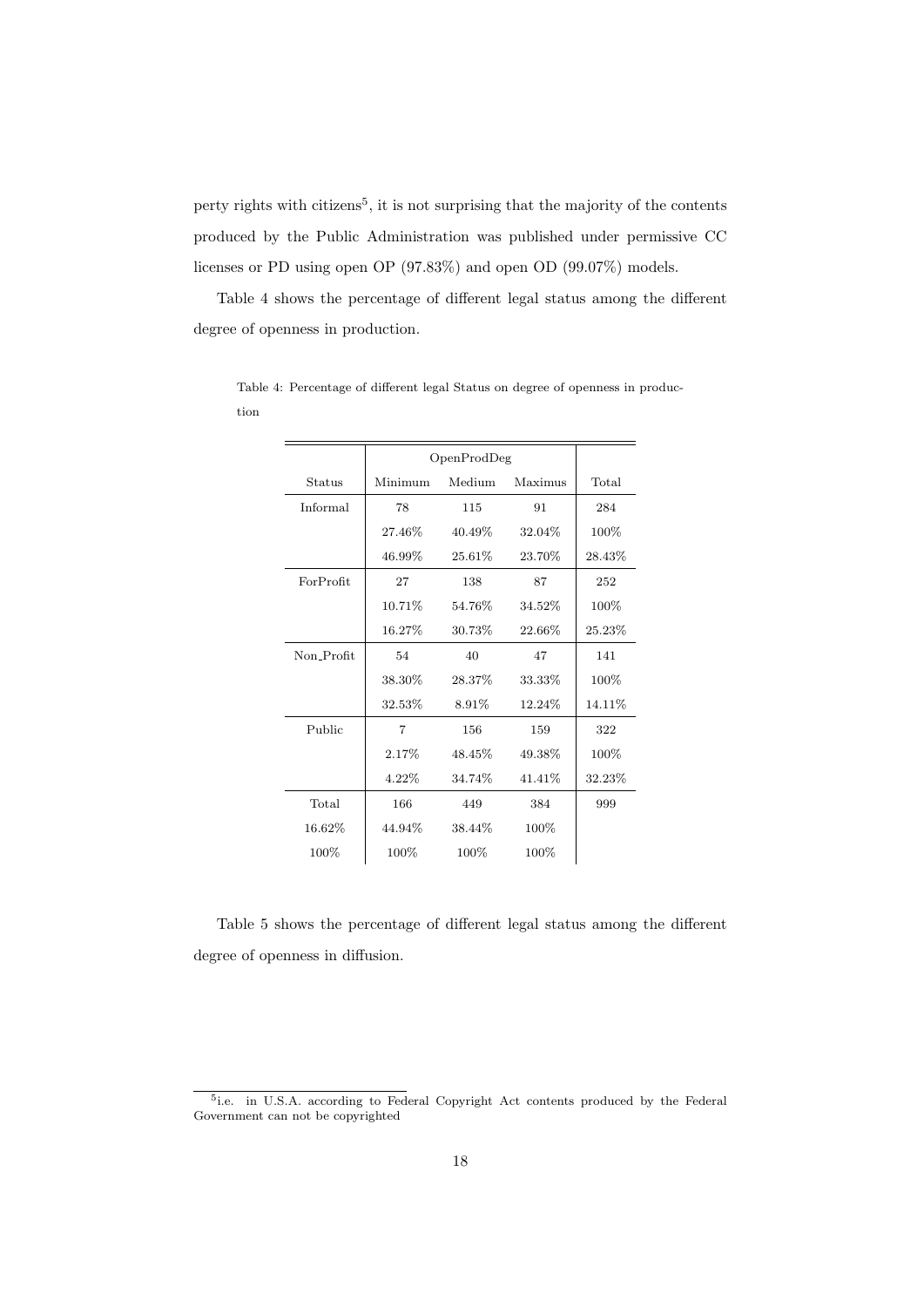|            | OpenDiffDeg |         |         |         |
|------------|-------------|---------|---------|---------|
| Status     | Minimum     | Medium  | Maximus | Total   |
| Informal   | 89          | 104     | 91      | 284     |
|            | 31.34%      | 36.62%  | 32.04%  | 100\%   |
|            | 56.33%      | 22.76%  | 23.70%  | 28.43\% |
| For Profit | 41          | 124     | 87      | 252     |
|            | 16.27%      | 49.21\% | 34.52%  | $100\%$ |
|            | 25.95%      | 27.13%  | 22.66%  | 25.23%  |
| Non Profit | 25          | 69      | 47      | 141     |
|            | 17.73%      | 48.94%  | 33.33%  | 100%    |
|            | 15.82%      | 15.10%  | 12.24%  | 14.11%  |
| Public     | 3           | 160     | 159     | 322     |
|            | $0.93\%$    | 49.69%  | 49.38%  | 100\%   |
|            | 1.90%       | 35.01%  | 41.41%  | 32.23%  |
| Total      | 158         | 457     | 384     | 999     |
|            | 15.82%      | 45.75%  | 38.44%  | 100\%   |
|            | 100\%       | $100\%$ | $100\%$ | $100\%$ |

Table 5: Percentage of different legal Status on degree of openness in production

Table 6 shows the correlation analysis of our variables.

#### Table 6: Correlation

| Variables      | OpenProduction | OpenDiffusion | OpenProdDeg | OpenDiffDeg |
|----------------|----------------|---------------|-------------|-------------|
| OpenProduction | 1.000          |               |             |             |
|                |                |               |             |             |
| OpenDiffusion  | $-0.171$       | 1.000         |             |             |
|                | (0.000)        |               |             |             |
| OpenProdDeg    | 0.767          | 0.145         | 1.000       |             |
|                | (0.000)        | (0.000)       |             |             |
| OpenDiffDeg    | 0.156          | 0.758         | 0.680       | 1.000       |
|                | (0.000)        | (0.000)       | (0.000)     |             |
| Informal       | $-0.184$       | $-0.268$      | $-0.153$    | $-0.197$    |
|                | (0.000)        | (0.000)       | (0.000)     | (0.000)     |
| For_Profit     | 0.092          | $-0.007$      | 0.016       | $-0.036$    |

Continued on next page...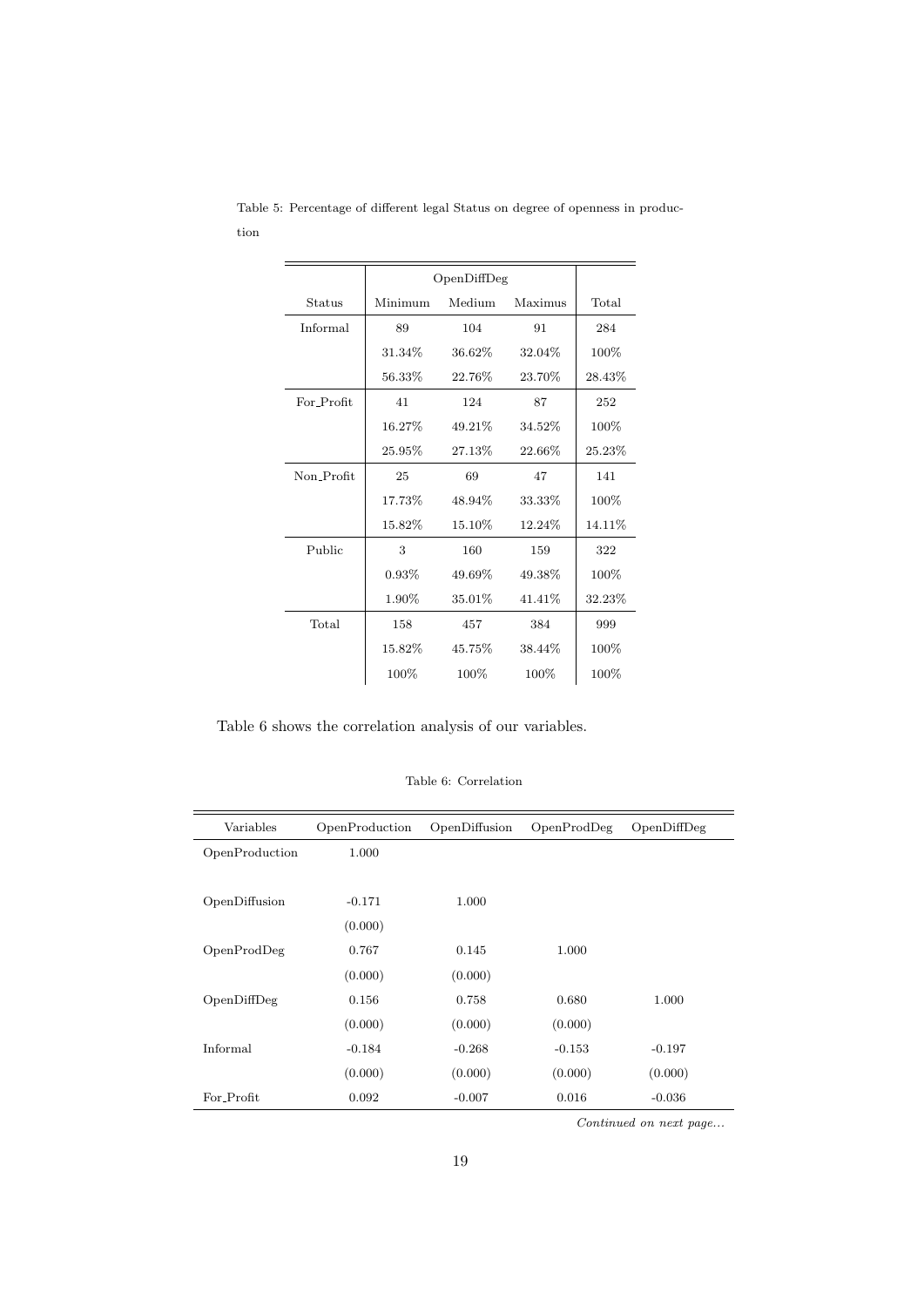| $\ldots$ table 6 continued |          |          |          |          |  |
|----------------------------|----------|----------|----------|----------|--|
|                            | (0.004)  | (0.820)  | (0.607)  | (0.253)  |  |
| Non Profit                 | $-0.236$ | $-0.021$ | $-0.153$ | $-0.041$ |  |
|                            | (0.000)  | (0.502)  | (0.000)  | (0.200)  |  |
| Public                     | 0.268    | 0.281    | 0.247    | 0.254    |  |
|                            | (0.000)  | (0.000)  | (0.000)  | (0.000)  |  |

It is important to remark that the openness in production (OpenProduction) and the openness in diffusion ( $OpenDiffusion$ ) are negatively correlated (-0.171). Therefore who uses more OD is more likely to use less OP and vice-versa. This supports the hypotheses H1.

The degree of openness in production (OpenProdDeg) is positively correlated  $(0.680)$  with the degree of openness in diffusion  $(\textit{OpenDiffDeg})$ . This is not surprising because when creator increases the degree of openness in production he/she will automatically increase the degree of openness in diffusion.

Both OpenProduction and OpenDiffusion are positively correlated with the openness in production ( $OpenProdDeq$ ) and diffusion ( $OpenDiffDeq$ ). This can be explained by the fact that when creator decides to adopt openness in production (or in diffusion) he/she will automatically increases the degree of openness in diffusion (or in production).

OpenProduction is positively correlated with Public (0.268) and For Profit  $(0.092)$ , and is negatively correlated with *Informal*  $(-0.184)$  and *Non-Profit*  $(-0.184)$ 0.236). This supports the hypothesis H2a.

The correlation between *OpenDiffusion* and *For\_Profit* is not significant. The correlation between *OpenDiffusion* and *Non\_Profit* is not significant either.

The correlation between the degree of openness in production OpenProd-Deg and For Profit is not significant, but the degree of openness in production  $OpenProdDeq$  is negatively correlated with  $Non\text{-}Profit ( -0.153)$  and Informal (- $(0.153)$  and it is positively correlated with *Public*  $(0.247)$ . This is coherent with hypotheses H2a.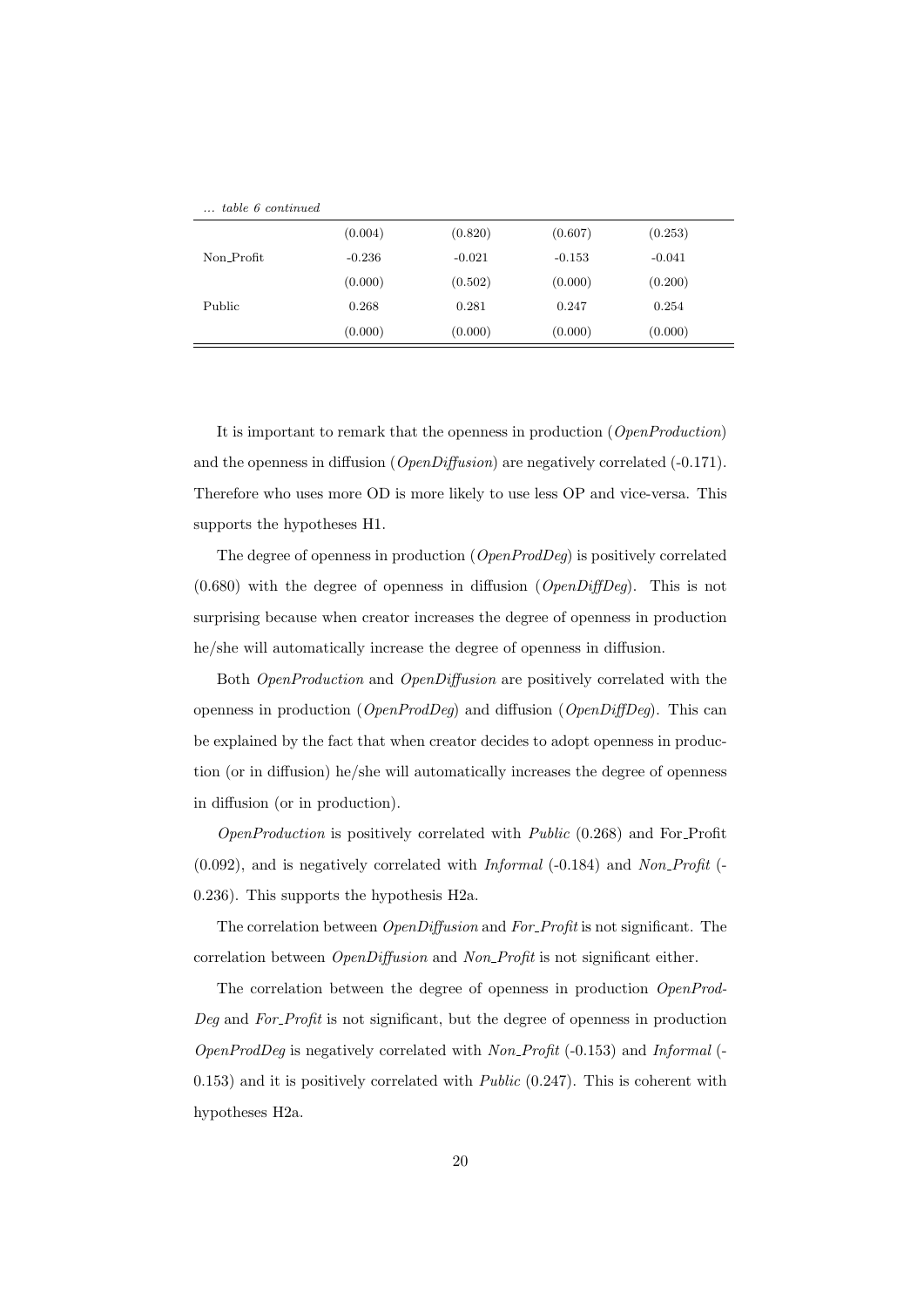The correlation between the degree of openness in diffusion  $OpenDiffDeg$ and For\_Profit is not significant. The correlation between OpenDiffDeg and Non Profit is not significant either.

#### 7.2 Regression Results

#### 7.2.1 Open Production and Open Diffusion

To further explore the impact of openness in production on openness in distribution, I estimated two ordered logistic regressions.

Table 7 shows the logistic regression and marginal effect results of the impact of OpenDiffusion on OpenProduction and table 8 shows the logistic regression and marginal effect results of the impact of OpenProduction on OpenDiffusion.

|                   | (Dep. Var.)    | (MarginalEffects) |  |  |  |
|-------------------|----------------|-------------------|--|--|--|
|                   | OpenProduction | mfx               |  |  |  |
| OpenDiffusion (d) | $-2.519***$    | $-0.175***$       |  |  |  |
|                   | (0.590)        | (0.0174)          |  |  |  |
|                   | 999            | 999               |  |  |  |
| Log lik.          | $-428.4$       | $-428.4$          |  |  |  |
| Chi-squared       | 18.25          | 18.25             |  |  |  |
|                   | 0.0000193      | 0.0000193         |  |  |  |

Table 7: Logistic Regression and Marginal Effect Results

Marginal effects; Standard errors in parentheses

(d) for discrete change of dummy variable from 0 to 1

<sup>∗</sup> p < 0.05, ∗∗ p < 0.01, ∗∗∗ p < 0.001

|  |  | Table 8: Logistic Regression and Marginal Effect Results |
|--|--|----------------------------------------------------------|
|  |  |                                                          |

|                    | (Dep. Var)    | (Marginal Effects) |
|--------------------|---------------|--------------------|
|                    | OpenDiffusion | mfx                |
| OpenProduction (d) | $-2.519***$   | $-0.168***$        |
|                    | (0.590)       | (0.0170)           |
| N                  | 999           | 999                |
| Log lik.           | $-415.3$      | $-415.3$           |
| Chi-squared        | 18.25         | 18.25              |
|                    | 0.0000193     | 0.0000193          |

Marginal effects; Standard errors in parentheses

(d) for discrete change of dummy variable from 0 to 1

<sup>∗</sup> p < 0.05, ∗∗ p < 0.01, ∗∗∗ p < 0.001

 $OpenDiffusion$  has a negative impact (-0.175) on  $OpenProduction$  and  $Open$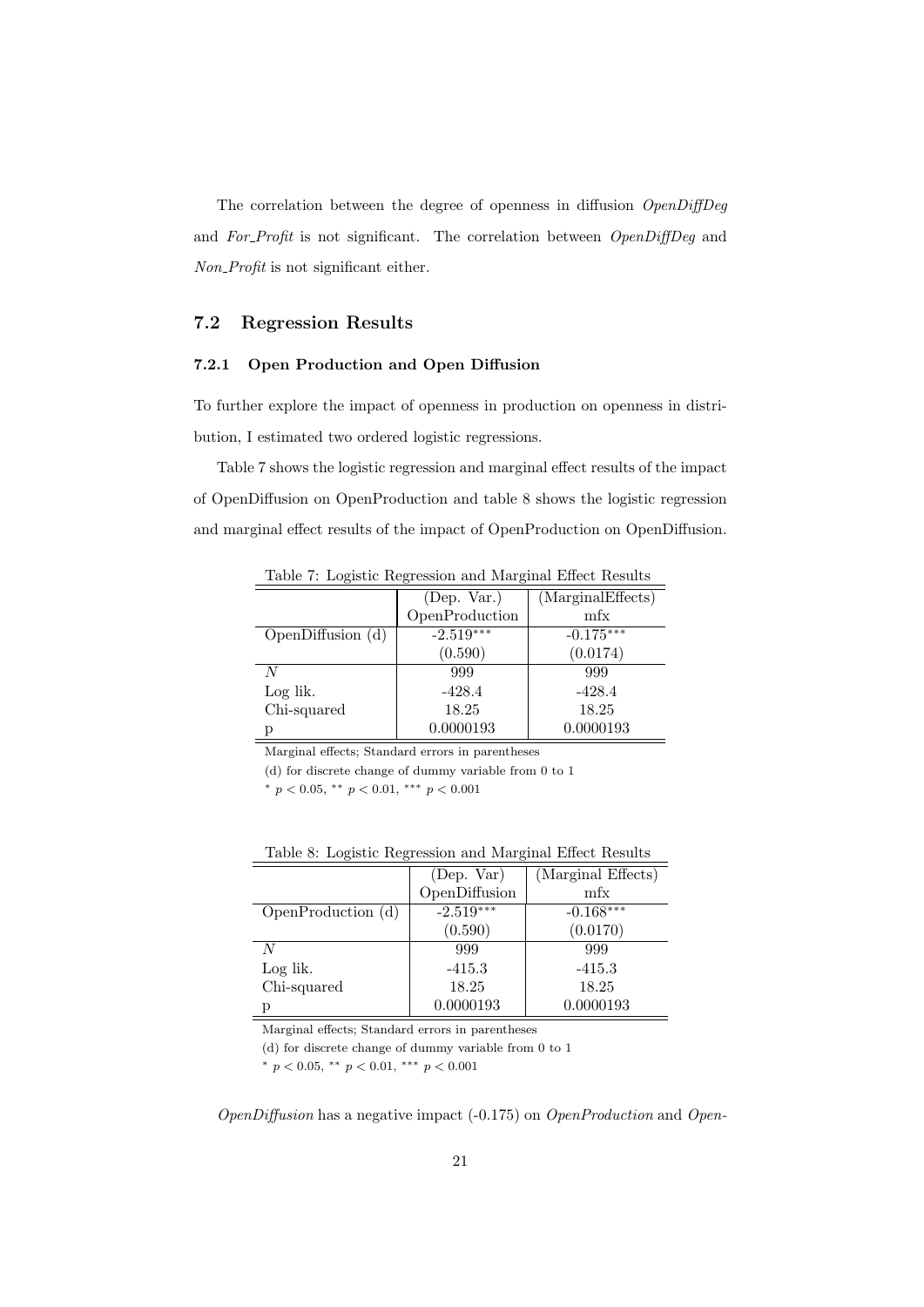Production has a negative impact (-0.168) on *OpenDiffusion*. It confirms the hypotheses H1 that two different "open" models OP and OD operate in case of OCC production and diffusion.

#### 7.2.2 Impact of Legal Status on Openness in Production

To investigate the impact of the legal Status of creator on the degree of openness of license chosen, from the point of view of the production  $(\textit{OpenProdDeg})$ , I estimated another ordered logistic regression. To avoid the multicollinearity problem I dropped one variable concerning the legal status of the creators. I decide to drop the *Public* variable because I know that Public Administrations are more likely to adopt a high degree of openness.

Table 9 shows the results of the regression and of the marginal effect.

| or decred 20 partie respectively and ritual prices recognition |             |                    |             |             |  |  |
|----------------------------------------------------------------|-------------|--------------------|-------------|-------------|--|--|
|                                                                | (Dep. Var.) | (Marginal Effects) |             |             |  |  |
|                                                                | OpenProdDeg | Maximum            | Medium      | Minimum     |  |  |
| Informal $(d)$                                                 | $-1.085***$ | $-0.231***$        | $0.0611***$ | $0.170***$  |  |  |
|                                                                | (0.158)     | (0.0292)           | (0.0110)    | (0.0305)    |  |  |
| For Profit $(d)$                                               | $-0.609***$ | $-0.135***$        | $0.0443***$ | $0.0904***$ |  |  |
|                                                                | (0.138)     | (0.0289)           | (0.00884)   | (0.0230)    |  |  |
| Non_Profit $(d)$                                               | $-1.370***$ | $-0.262***$        | 0.0159      | $0.246***$  |  |  |
|                                                                | (0.241)     | (0.0334)           | (0.0259)    | (0.0551)    |  |  |
| $\overline{N}$                                                 | 999         | 999                | 999         | 999         |  |  |
| Log lik.                                                       | $-989.3$    | $-989.3$           | $-989.3$    | $-989.3$    |  |  |
| Chi-squared                                                    | 67.28       | 67.28              | 67.28       | 67.28       |  |  |
| р                                                              | 1.64e-14    | 1.64e-14           | 1.64e-14    | 1.64e-14    |  |  |

Table 9: Ordered Logistic Regression and Marginal Effect Results

Marginal effects; Standard errors in parentheses

(d) for discrete change of dummy variable from 0 to 1

\*  $p < 0.05$ , \*\*  $p < 0.01$ , \*\*\*  $p < 0.001$ 

The values of Wald Chi-Square and the p-value indicate that our model is statistically significant. I also used the Brant test that has confirmed that our model is statistically significant.

Except for Medium degree of openness of Non\_Profit all other results are statistically significant  $(p < 0.001)$ .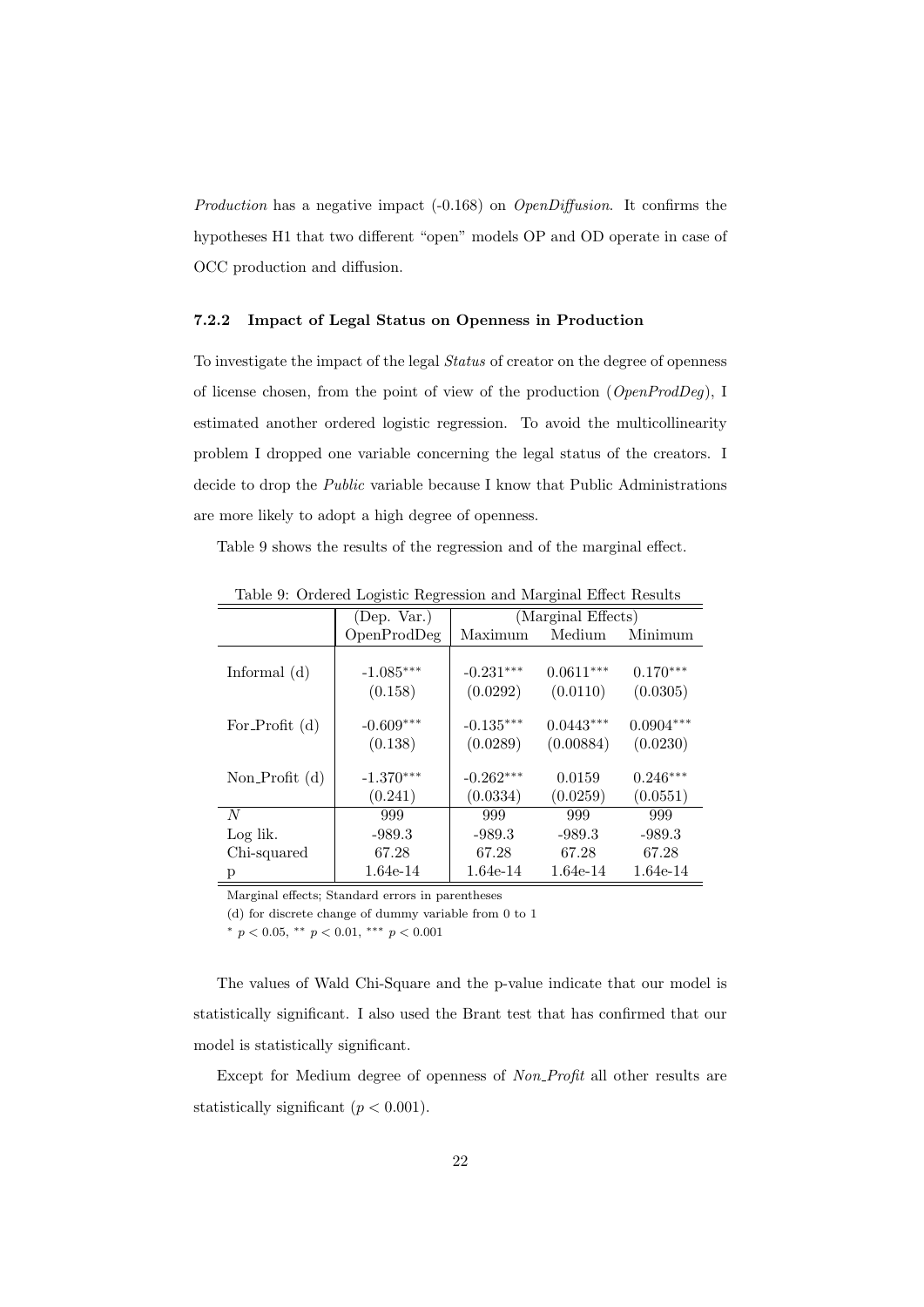It is not surprising that all independent variables (Informal, Non Profit and For Profit) have a negative impact on the dependent variable ( $OpenProdDeg$ ). The negative effect of the included variables can be explained by the fact that the variable *Public* (the most likely to adopt the higher degree of openness) has been dropped.

 $For \textit{Profit}(-0.135)$  is more likely to adopt a high degree of openness of license than Informal  $(-0.231)$  and Non-Profit  $(-0.262)$ .

Both Non\_Profit (0.246) and Informal (0.170) are more likely to adopt a lower openness degree in production than  $For \textit{Profit} (0.0904)$ .

These results confirm hypothesis H2a. Indeed concerning the production of a digital goods with characteristics similar to a public good (a video under Creative Commons license in this case), I argue that For Profit actors, in order to attract interest of users, participants and sponsors (crowdfunding and crowdsourcing), need to use a high degree of openness than Non\_Profit actors that are able to attract community interest and contributions because of its legal status.

#### 7.2.3 Impact of Legal Status on Openness in Diffusion

To investigate the impact of the legal Status of creator on the degree of openness of license chosen, from the point of view of the diffusion( $OpenDiffDeg$ ), I estimated another ordered logistic regression. To avoid the multicollinearity problem the dummy variable Public is dropped. Indeed Public Administration is more likely to use a high degree of openness. The results of the regression and of the marginal effects are showed in the table 10.

The values of Wald Chi-Square and the p-value indicate that our model is statistically significant. I also used the Brant test that has confirmed that our model is statistically significant.

To avoid the multicollinearity problem I drop one variable concerning the legal status of the creators. Like in the previously regression I decide to drop the Public variable because I know that Public Administration are more likely to adopt the higher degree of openness.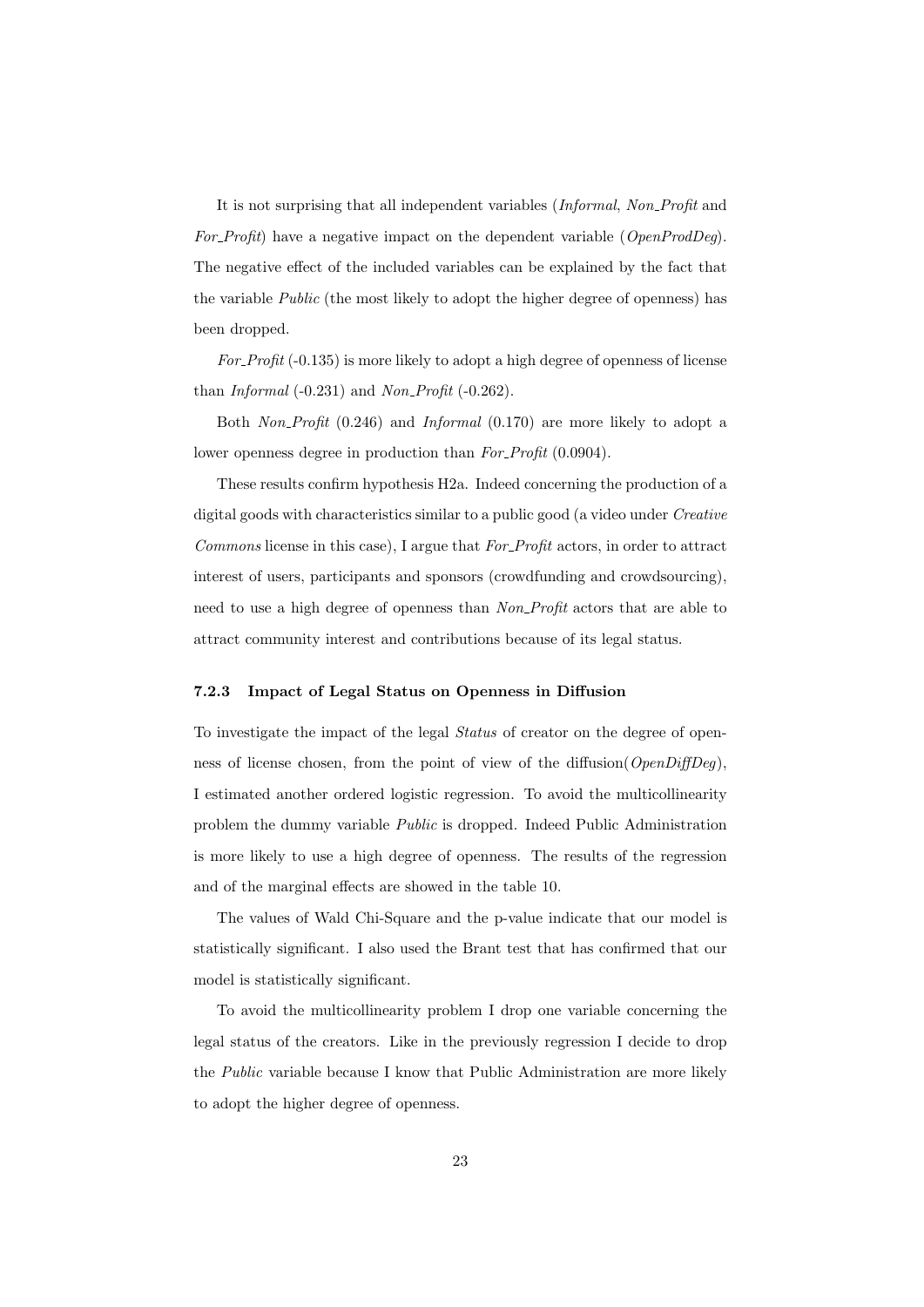| Table 10. Ordered Boglotte Regression and marginal Enect Resurs |                        |                         |                          |                        |  |  |
|-----------------------------------------------------------------|------------------------|-------------------------|--------------------------|------------------------|--|--|
|                                                                 | (Dep. Var.)            |                         | (Marginal Effects)       |                        |  |  |
|                                                                 | OpenDiffDeg            | Maximum                 | Medium                   | Minimum                |  |  |
| Informal $(d)$                                                  | $-1.233***$<br>(0.166) | $-0.259***$<br>(0.0292) | $0.0693***$<br>(0.0126)  | $0.190***$<br>(0.0329) |  |  |
| For_Profit $(d)$                                                | $-0.760***$<br>(0.147) | $-0.166***$<br>(0.0296) | $0.0548***$<br>(0.00907) | $0.111***$<br>(0.0256) |  |  |
| Non-Profit $(d)$                                                | $-0.830***$<br>(0.183) | $-0.174***$<br>(0.0334) | $0.0441***$<br>(0.00909) | $0.130***$<br>(0.0350) |  |  |
| N                                                               | 999                    | 999                     | 999                      | 999                    |  |  |
| Log lik.                                                        | $-983.5$               | $-983.5$                | $-983.5$                 | $-983.5$               |  |  |
| Chi-squared                                                     | 68.76                  | 68.76                   | 68.76                    | 68.76                  |  |  |
| p                                                               | 7.88e-15               | 7.88e-15                | 7.88e-15                 | 7.88e-15               |  |  |
| Standard Error                                                  | Robust                 | Robust                  | Robust                   | Robust                 |  |  |

Table 10: Ordered Logistic Regression and Marginal Effect Results

Marginal effects; Standard errors in parentheses

(d) for discrete change of dummy variable from 0 to 1

<sup>∗</sup> p < 0.05, ∗∗ p < 0.01, ∗∗∗ p < 0.001

All results are statistically significant  $(p < 0.001)$ . Like in previously regression, also in this case it is not surprising that all independent variables (Informal, Non\_Profit and For\_Profit) have a negative impact on dependent variable (OpenDiffDeg), because the fact that the variable Public has been dropped.

For\_Profit (-0.166) is more likely to adopt a high degree of openness of license than  $Non\_Profit( -0.174)$  and  $Information( -0.259)$ .

Informal (0.0693) and For\_Profit (0.0548) are more likely to adopt a medium degree of openness than Non\_Profit (0.0441).

Both Non-Profit (0.130) and Informal (0.190) are more likely to adopt a lower openness degree in production than  $For \textit{\_}Profit(0.111)$ .

These results confirm hypothesis H2b. Also in the case of diffusion I argue that For Profit actors needed to adopt a higher degree of openness than Non Profit actors to benefit from crowdfunding, crowdsoucing and to attract interest of community. Openness in diffusion is also helpful to increase the diffusion of the goods.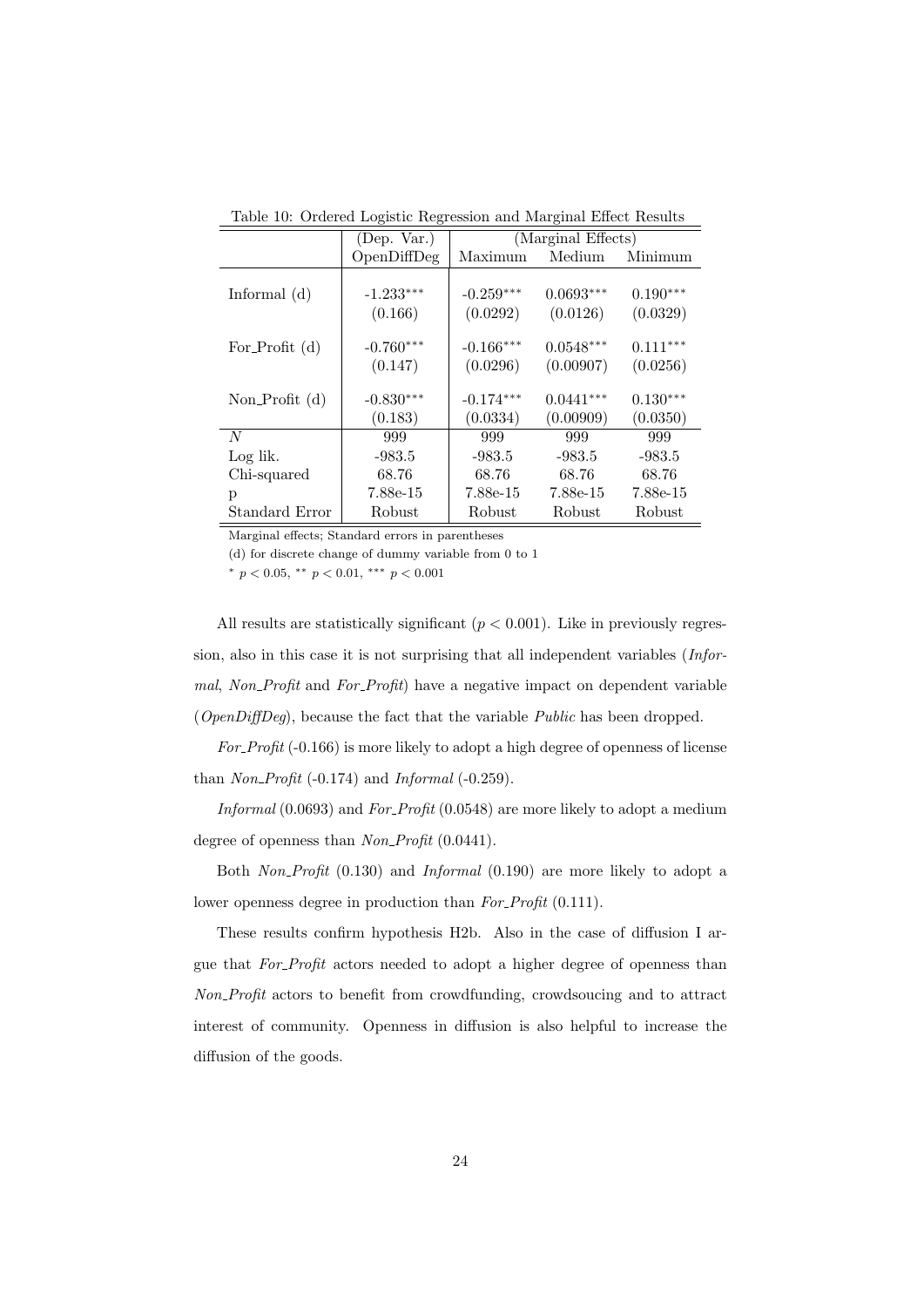# 8 Conclusions and future research

In this paper I have analyzed the impact of the organizational structure on openness in production and distribution, by assessing the impact of the  $ex$ -ante legal status of creator on the ex-post choice of the emergent Creative Commons licenses.

I hypothesise the existence of two different emergent open models: the Open Diffusion and the Open Production model.

According to the standard property right approach, only the regime of private property rights provide sufficient motivation for creators to produce contents and to innovate. As a consequence For-Profit actors should be more likely to use restrictive licenses in both production and diffusion models. My results suggest the opposite. I show that when For-Profit actors decide to use the Creative Commons licenses, they are more likely to use a high degree of openness in license in both production and distribution point of view. This can be explained as the result of the intent of For-Profit creators to be more attractive to users, participants and sponsors in order to obtain advantages from community and people who are motivated by extrinsic non-monetary and intrinsic motivations.

The paper leaves a number of issues open. Therefore future investigations are necessary. Particularly it will be interesting to investigate the different business strategies of creators and the evaluative criteria (see figure 1), to explore and to assess current results as well as under alternative actions or institutional arrangements (Hess and Ostrom, 2005).

## References

- Belleflamme, P., Lambert, T., and Schwienbacher, A. (2011). Crowdfunding: Tapping the right crowd. pages 1–39.
- Benkler, Y. (2002). Coase's penguin, or, linux and the nature of the firm. Yale Law Journal, (112):446–369.
- Boldrin, M. and Levine, D. (2008). Against intellectual monopoly. *Cambridge* University Press, pages 1–325.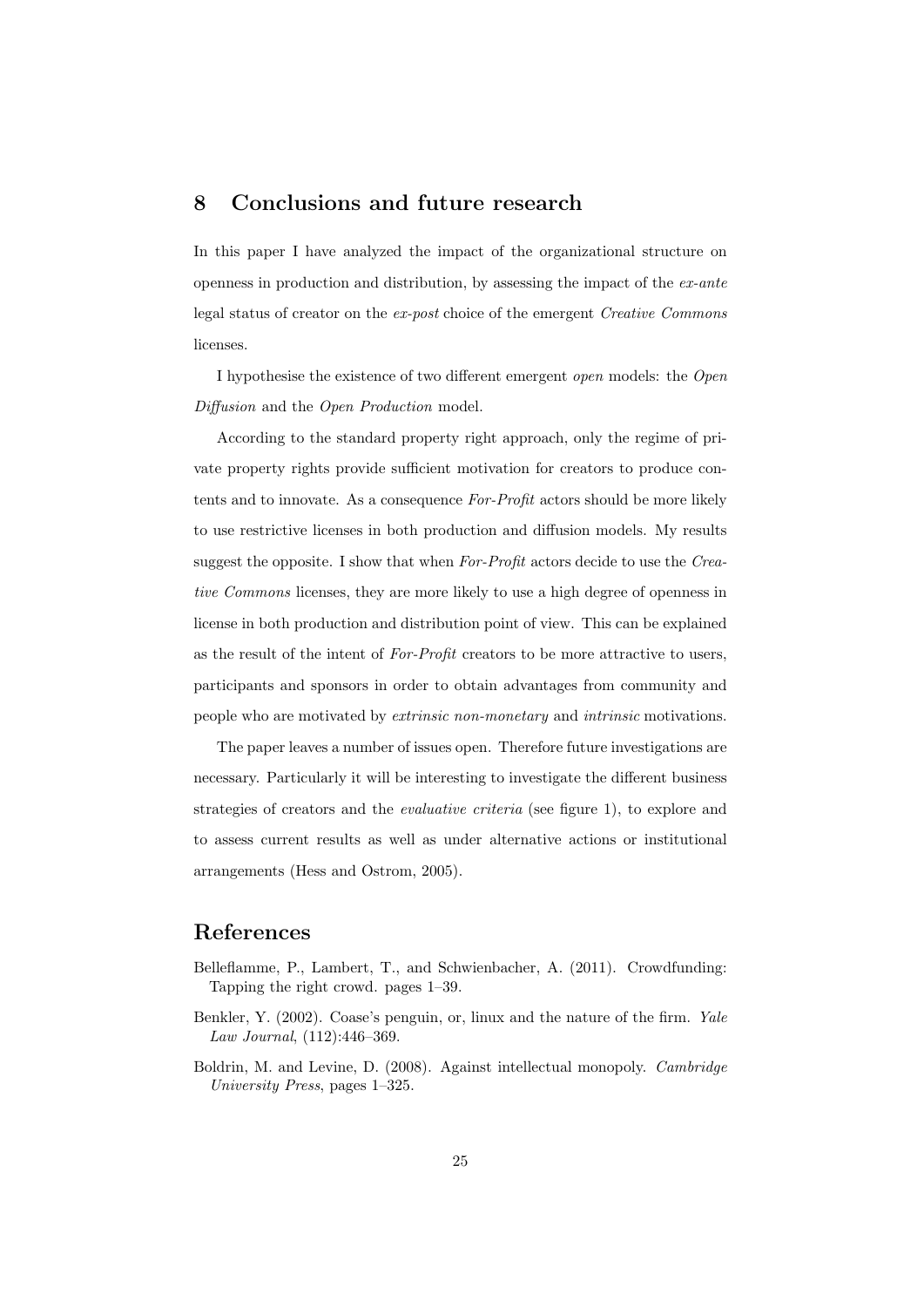- Colazo, J. and Fang, Y. (2009). Impact of license choice on open source software development activity. Journal of the American Society for Information Science and Technology,  $60(5):997-1011$ .
- Fershtman, C. and Gandal, N. (2007). Open source software: Motivation and restrictive licensing. International Economics and Economic Policy.
- Harhoff, D., Henkel, J., and von Hippel, E. (2003). Profiting from voluntary information spillovers: how users benefit by freely revealing their innovations. Research policy, 32(10):1753–1769.
- Hess, C. and Ostrom, E. (2005). A framework for analyzing the knowledge commons: a chapter from understanding knowledge as a commons: from theory to practice. surface.syr.edu.
- Johnson, J. (2002). Open source software: Private provision of a public good. Journal of Economics & Management Strategy.
- Lakhani, K. and Wolf, R. (2005). Why hackers do what they do: Understanding motivation and effort in free/open source software projects. Perspectives on free and open source software, pages 3–22.
- Lambert, T. and Schwienbacher, A. (2010). An empirical analysis of crowdfunding. SSRN Working Paper Series.
- Lerner, J. and Tirole, J. (2002). Some simple economics of open source. The journal of industrial economics, 50(2):197–234.
- Lerner, J. and Tirole, J. (2005). The scope of open source licensing. *Journal of* Law, Economics, and Organization, 21(1):20–56. 16853495650622974643.
- Lyubareva, I. (2010). Cooperation in network as an alternative for the knowledge creation. example of free and open source software. University Paris Ouest, PhD Thesis.
- Ostrom, E. (1990). Governing the commons the evolution of institutions for collective action. New York Cambridge University Press, (2).
- Ostrom, E. (1994). Institutional analysis, design principles and threats to sustainable community governance and management of commons'. Community management and common property of coastal fisheries in Asia and the Pacific: concepts, methods and experiences.
- Ostrom, E., Burger, J., Field, C. B., Norgaard, R. B., and Policansky, D. (1999). Sustainability - revisiting the commons: Local lessons, global challenges. Science, 284(5412):278–282+.
- Schlager, E. and Ostrom, E. (1992). Property-rights regimes and natural resources: A conceptual analysis. Land Economics, 68(3):249–262.
- Schweik, C. (2007). Free/open source software as a framework for scientific collaboration. works.bepress.com, (in Hess, Charlotte and Elinor Ostrom, eds. Understanding Knowledge as a Commons: From Theory to Practice. Cambridge, Mass: MIT Press).